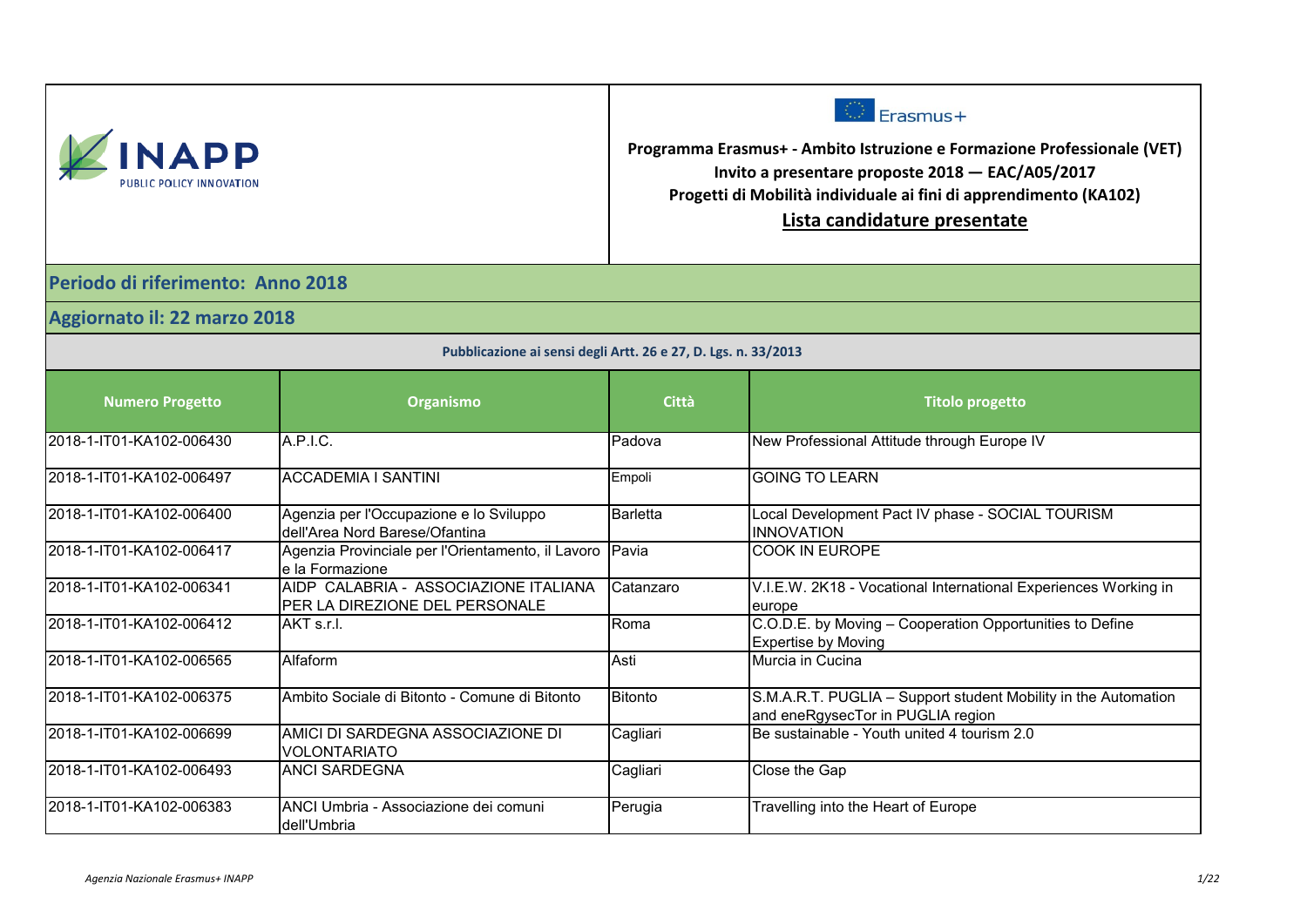| <b>Numero Progetto</b>   | Organismo                                                                              | Città                  | <b>Titolo progetto</b>                                                                                             |
|--------------------------|----------------------------------------------------------------------------------------|------------------------|--------------------------------------------------------------------------------------------------------------------|
| 2018-1-IT01-KA102-006693 | Archè Impresa Sociale s.r.l.                                                           | Catania                | Esperienza internazionale come garanzia per lo sviluppo<br>professionale di insegnanti e studenti di ARCHE         |
| 2018-1-IT01-KA102-006446 | Archeoares                                                                             | Terni                  | Her.M.E.S. - HERitage and intercultural Mobility by European Swap                                                  |
| 2018-1-IT01-KA102-006313 | <b>ARTIGIANSERVIZI SRL</b>                                                             | Foligno                | M.A.D.E.-Mobility for Artisans and Digital Enterpreneurs                                                           |
| 2018-1-IT01-KA102-006662 | ASP GIOVANNI OTTAVIO BUFALINI - CENTRO Città di Castello<br>DI ISTRUZIONE E FORMAZIONE |                        | MA! Multimedia and Audiovisuals                                                                                    |
| 2018-1-IT01-KA102-006480 | Assocamerestero - associazione Camere di<br>Commercio Italiane all'estero              | Rome                   | Mobilità come strumento di formazione professionale                                                                |
| 2018-1-IT01-KA102-006513 | <b>Associazione ARCES</b>                                                              | Palermo                | Prospettive innovative per giovani studenti attraverso pratiche di<br>desing nelle industrie creative: INTERCONNET |
| 2018-1-IT01-KA102-006495 | Associazione Artigiani Tolvesi                                                         | Tolve (Pz)             | 4.0RMAT                                                                                                            |
| 2018-1-IT01-KA102-006718 | Associazione Attiva-Mente                                                              | Modica                 | ForModica                                                                                                          |
| 2018-1-IT01-KA102-006631 | Associazione Centro Studi Teorema                                                      | Romano di<br>Lombardia | VET mobility for increased opportunities in wellness market                                                        |
| 2018-1-IT01-KA102-006533 | Associazione CNOS/FAP Regione Lombardia                                                | Milano                 | <b>MATTHEW: Mechatronic Automation Thermoelectric TecHnicians</b><br>for Europe that Wins the 4.0 challenge        |
| 2018-1-IT01-KA102-006630 | Associazione Cnos-Fap Regione Emilia<br>Romagna                                        | Bologna                | GraphCom: Enhancing GRAPHic and COMmunication<br><b>Competences Abroad</b>                                         |
| 2018-1-IT01-KA102-006524 | Associazione di promozione sociale "Carpe<br>Diem"                                     | Matera                 | Sogno di una nuova Estate                                                                                          |
| 2018-1-IT01-KA102-006701 | Associazione di Promozione Sociale FORTE                                               | Gotto                  | Barcellona Pozzo di Learning to (Ex)Change                                                                         |
| 2018-1-IT01-KA102-006698 | ASSOCIAZIONE EMILIANO-RomaGNOLA DI<br>CENTRI AUTONOMI DI FORMAZIONE                    | Bologna                | VET+: International mobility experiences for the Emilia Romagna<br><b>VET</b> system                               |
| 2018-1-IT01-KA102-006283 | <b>ASSOCIAZIONE FARIMPRESA</b>                                                         | Locri                  | ICT4Tourism                                                                                                        |
| 2018-1-IT01-KA102-006517 | ASSOCIAZIONE GENERALE COOPERATIVE<br><b>ITALIANE</b>                                   | Potenza                | PRACTICE IN EUROPE THROUGH MOBILITIES                                                                              |
| 2018-1-IT01-KA102-006314 | Associazione InCo - Molfetta                                                           | Molfetta               | A Worshop in a Sustainable Society                                                                                 |
| 2018-1-IT01-KA102-006356 | ASSOCIAZIONE ITALIANA PER LA DIREZIONE Sassari<br>DEL PERSONALE GRUPPO SARDEGNA        |                        | LET'S STARTand become European                                                                                     |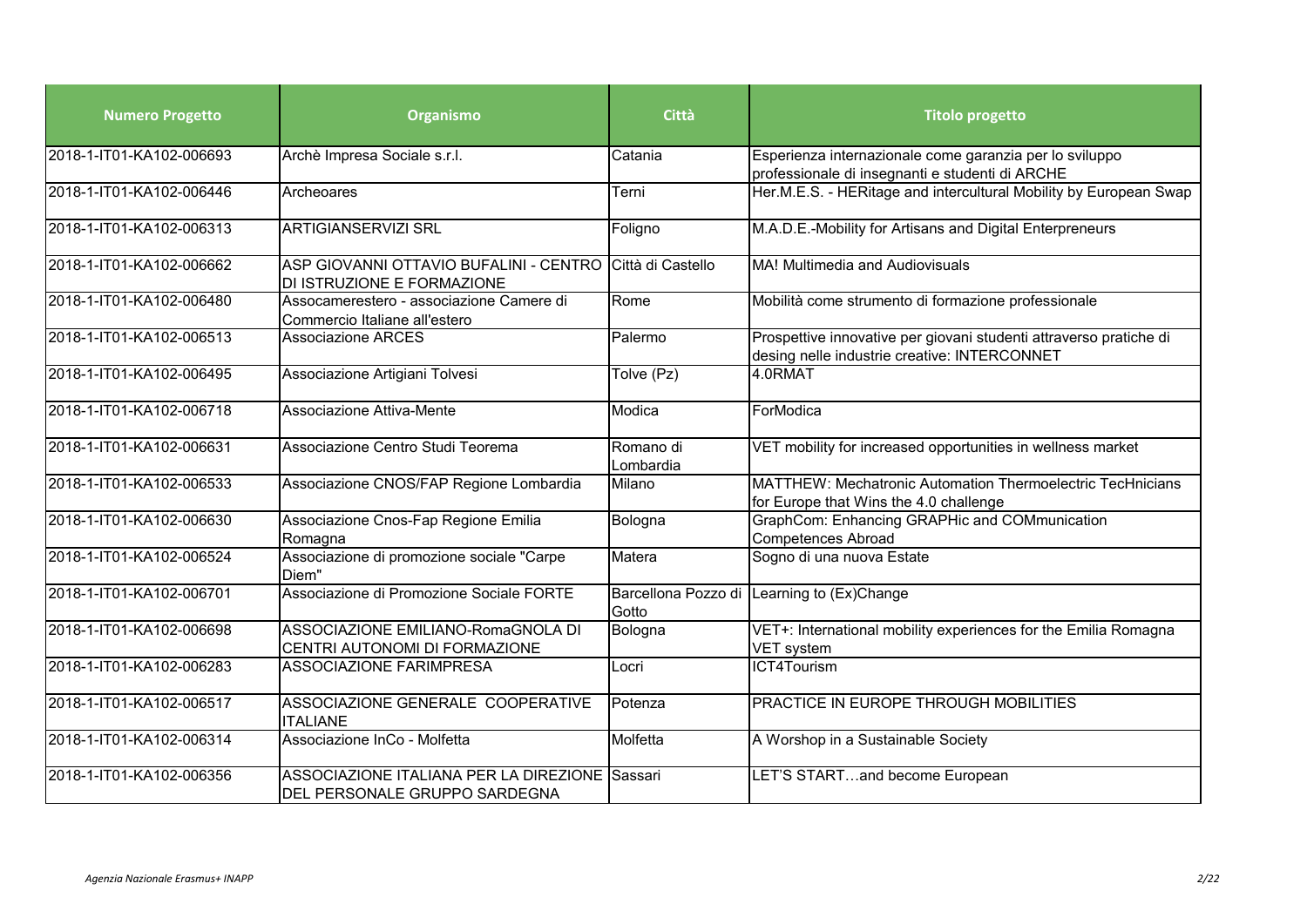| <b>Numero Progetto</b>   | Organismo                                                                     | <b>Città</b>                  | <b>Titolo progetto</b>                                                                                                                 |
|--------------------------|-------------------------------------------------------------------------------|-------------------------------|----------------------------------------------------------------------------------------------------------------------------------------|
| 2018-1-IT01-KA102-006635 | Associazione Let's Keep Learning Onlus                                        | Vasto                         | YOU CARE - YOUngsters involved in CARE and assistance for<br>inclusive societies                                                       |
| 2018-1-IT01-KA102-006656 | Associazione Nazionale Comuni Italiani - sezione Potenza<br><b>Basilicata</b> |                               | MOBACT - Mobility Actions for new Tourism                                                                                              |
| 2018-1-IT01-KA102-006288 | Associazione Nuovi Linguaggi                                                  | Ancona                        | Trainers for inclusion                                                                                                                 |
| 2018-1-IT01-KA102-006421 | <b>ASSOCIAZIONE PICCOLE E MEDIE</b><br>INDUSTRIE DELLA CALABRIA               | Cosenza                       | <b>EUROMOB</b>                                                                                                                         |
| 2018-1-IT01-KA102-006351 | ASSOCIAZIONE PRO LOCO TROINA                                                  | Troina                        | Grani antichi - nuove visioni                                                                                                          |
| 2018-1-IT01-KA102-006349 | ASSOCIAZIONE PROVINCIALE ARTIGIANI DI<br>PESCARA E PROVINCIA                  | Pescara                       | M.A.D.E. IN. - Making Actions to DEvelop professloNalism                                                                               |
| 2018-1-IT01-KA102-006333 | Associazione provinciale cuochi cosentini                                     | Rende                         | F.O.O.D. AND. W.IN.E - Fitting cOoking Offer and DemAND<br><b>Working IN Europe</b>                                                    |
| 2018-1-IT01-KA102-006491 | Associazione Sanità Futura                                                    | Potenza                       | Lucania Sviluppo dell'Operatore SocioSanitario                                                                                         |
| 2018-1-IT01-KA102-006541 | ASSOCIAZIONE SCUOLE PROFESSIONALI G.<br>MAZZINI                               | Cinisello Balsamo             | Travel, Learn and Training                                                                                                             |
| 2018-1-IT01-KA102-006291 | ASSOCIAZIONE SOMMELIER CAMPANIA                                               | Caserta                       | R.E.D. W.IN.E - Raising Entrepreneurial Development Working IN<br>Europe                                                               |
| 2018-1-IT01-KA102-006381 | ASSOCIAZIONE SOS EUROPA                                                       | Roma                          | P.E.O.P.L.E - Promoting Experiences for the recOgnition of<br>Professional Learning in the third sEctor                                |
| 2018-1-IT01-KA102-006708 | ASSOCIAZIONE STUDI E RICERCHE<br><b>ECONOMICHE KOMPETERE</b>                  | Casoria                       | T.O.U.R. - Travelling towards OUr futuRe                                                                                               |
| 2018-1-IT01-KA102-006317 | <b>ATICO Scarl</b>                                                            | Verbicaro                     | F.A.T.E. - Future Action for Traineeship and Education                                                                                 |
| 2018-1-IT01-KA102-006579 | AZIENDA AGRICOLA CONTE COLLALTO SARL Milano                                   |                               | Terroir - Originalità, tipicità, eccellenza nella filiera del vino delle Tre<br>Venezie                                                |
| 2018-1-IT01-KA102-006557 | AZIENDA FORMAZIONE PROFESSIONALE<br><b>SCARL</b>                              | Dronero                       | N.E.T.WORK 2018 - New Enterprise Talents                                                                                               |
| 2018-1-IT01-KA102-006643 | AZIENDA SPECIALE DELLA PROVINCIA DI<br>MANTOVA FORMAZIONE MANTOVA - FOR.MA    | Mantova                       | EUROPEAN GENERATION VET 4/10                                                                                                           |
| 2018-1-IT01-KA102-006387 | BABEL LANGUAGE PROJECTS ITALY SRL                                             | Perugia                       | Marketing and Advertising for Skills Development across different<br>school based VET Programmes                                       |
| 2018-1-IT01-KA102-006647 | BOETHEIA COOPERATIVA SOCIALE ONLUS                                            | San Giorgio a<br>Cremano (NA) | Gulliver 2018: percorsi innovativi di Worked Based Learning per<br>sostenere lo sviluppo di ECVET, favorire l'incontro tra mercato del |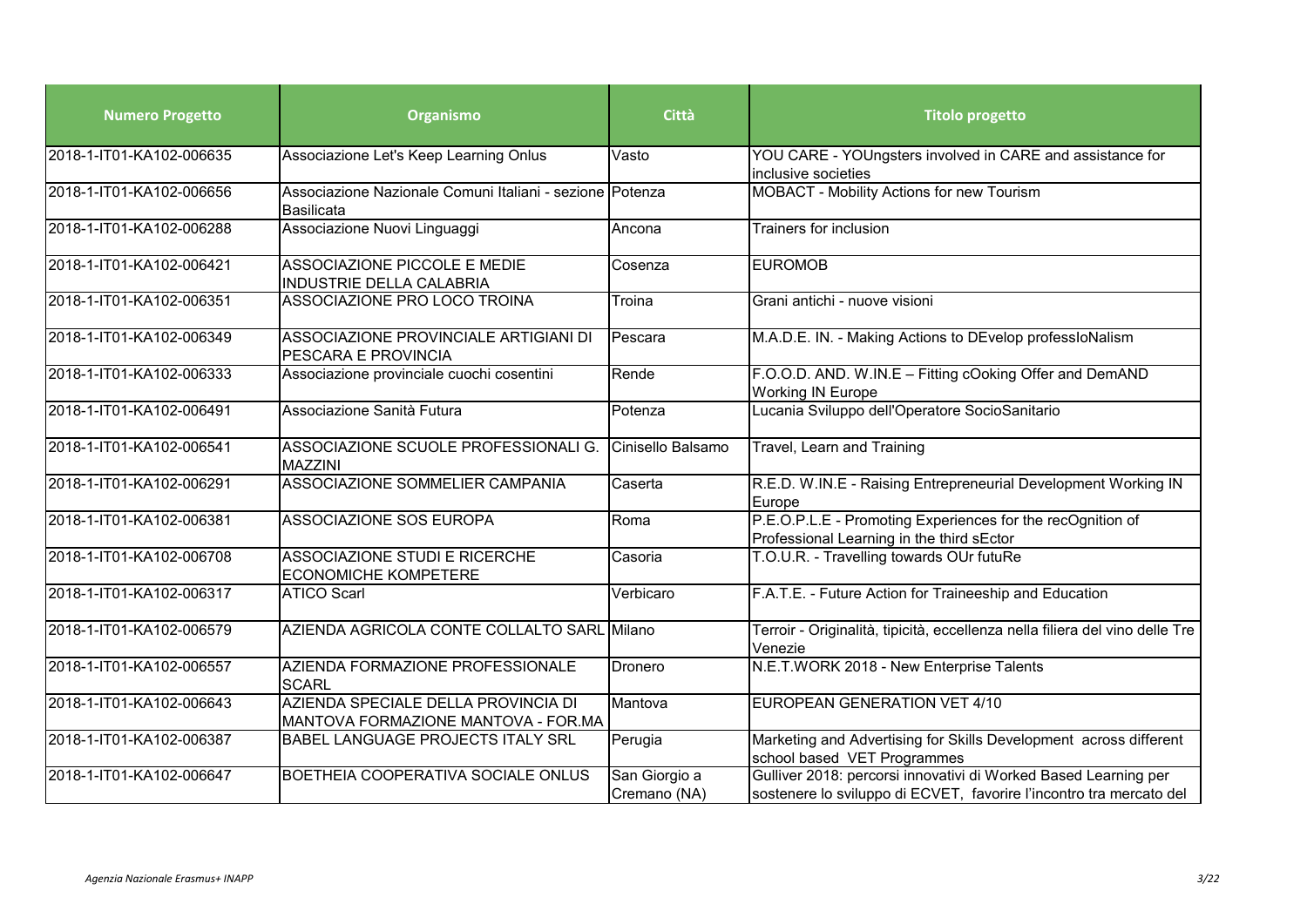| <b>Numero Progetto</b>   | Organismo                                                                | Città         | <b>Titolo progetto</b>                                                                            |
|--------------------------|--------------------------------------------------------------------------|---------------|---------------------------------------------------------------------------------------------------|
| 2018-1-IT01-KA102-006415 | C.I.O.F.S. FORMAZIONE PROFESSIONALE                                      | Roma          | <b>TOGETHER IN PRACTICE</b>                                                                       |
| 2018-1-IT01-KA102-006681 | CAMERA DI COMMERCIO INDUSTRIA<br>ARTIGIANATO AGRICOLTURA DI MACERATA     | Macerata      | Guided Orientation, Apprenticiship Learning Systems for Future                                    |
| 2018-1-IT01-KA102-006651 | <b>CASARTIGIANI Arezzo</b>                                               | Arezzo        | SelfIE - Self-Entrepreneurs for Inclusion                                                         |
| 2018-1-IT01-KA102-006572 | <b>CAT Confcommercio Srl</b>                                             | Vibo Valentia | SVILUPPO TURISTICO: TRA COMPETITIVITA' E SOSTENIBILITA'                                           |
| 2018-1-IT01-KA102-006515 | CEDIT- CENTRO DIFFUSIONE<br>IMPRENDITORIALE DELLA TOSCANA SCARL          | Firenze       | VETTER - Promoting VET attractiveness and skills through mobility                                 |
| 2018-1-IT01-KA102-006365 | Centro di Formazione Professionale - Università<br>Popolare Trentina     | Trento        | Possibilities Of New Traineeship in Europe - Tirocini formativi in<br>Germania e nel Regno Unito  |
| 2018-1-IT01-KA102-006618 | CENTRO EDILE A. PALLADIO                                                 | Vicenza       | GEnerating New Ideas for Urban Sustainability                                                     |
| 2018-1-IT01-KA102-006394 | CENTRO EUROPEO DI RICERCA E SVILUPPO Vercelli<br>PER L'EST E PER L'OVEST |               | L'Istruzione e la Formazione professionale verso la 4° Rivoluzione<br>Industriale                 |
| 2018-1-IT01-KA102-006637 | Centro Formativo Provinciale G. Zanardelli                               | Brescia       | <b>SALUS PER AQUAM: WELLNESS IN SPA</b>                                                           |
| 2018-1-IT01-KA102-006309 | CENTRO STUDI CITTA DI FOLIGNO<br><b>ASSOCIAZIONE</b>                     | Foligno       | Heritelling                                                                                       |
| 2018-1-IT01-KA102-006469 | Centro Studi Turistici di Firenze                                        | Firenze       | DANTE - 2nd phase - Development of Activities of iNternship for<br>Trainees in the European union |
| 2018-1-IT01-KA102-006624 | <b>CESCOT FIRENZE SRL</b>                                                | Firenze       | Green kitchen & cultural food                                                                     |
| 2018-1-IT01-KA102-006499 | <b>CESCOT SCARL</b>                                                      | Rimini        | "Buy as a Buyer in a global economy"                                                              |
| 2018-1-IT01-KA102-006555 | <b>CESCOT SCARL</b>                                                      | Rimini        | Competenze Europee per l'Innovazione del Turismo Emiliano-<br>Romagnolo                           |
| 2018-1-IT01-KA102-006574 | <b>CESVIL</b>                                                            | Vibo Valentia | COOPERARE PER SVILUPPARE LA SOSTENIBILITA'                                                        |
| 2018-1-IT01-KA102-006434 | Ciofs Fp Emilia Romagna                                                  | Bologna       | GOAL - Go and Learn                                                                               |
| 2018-1-IT01-KA102-006346 | <b>CNA SALERNO</b>                                                       | Salerno       | RENOV ACTION - RENOVating trAining sChemes Through<br>Innovative mObility experieNces             |
| 2018-1-IT01-KA102-006358 | <b>CNIPA PUGLIA</b>                                                      | Bari          | NUOVA FORMAZIONE PER L'EUROPA                                                                     |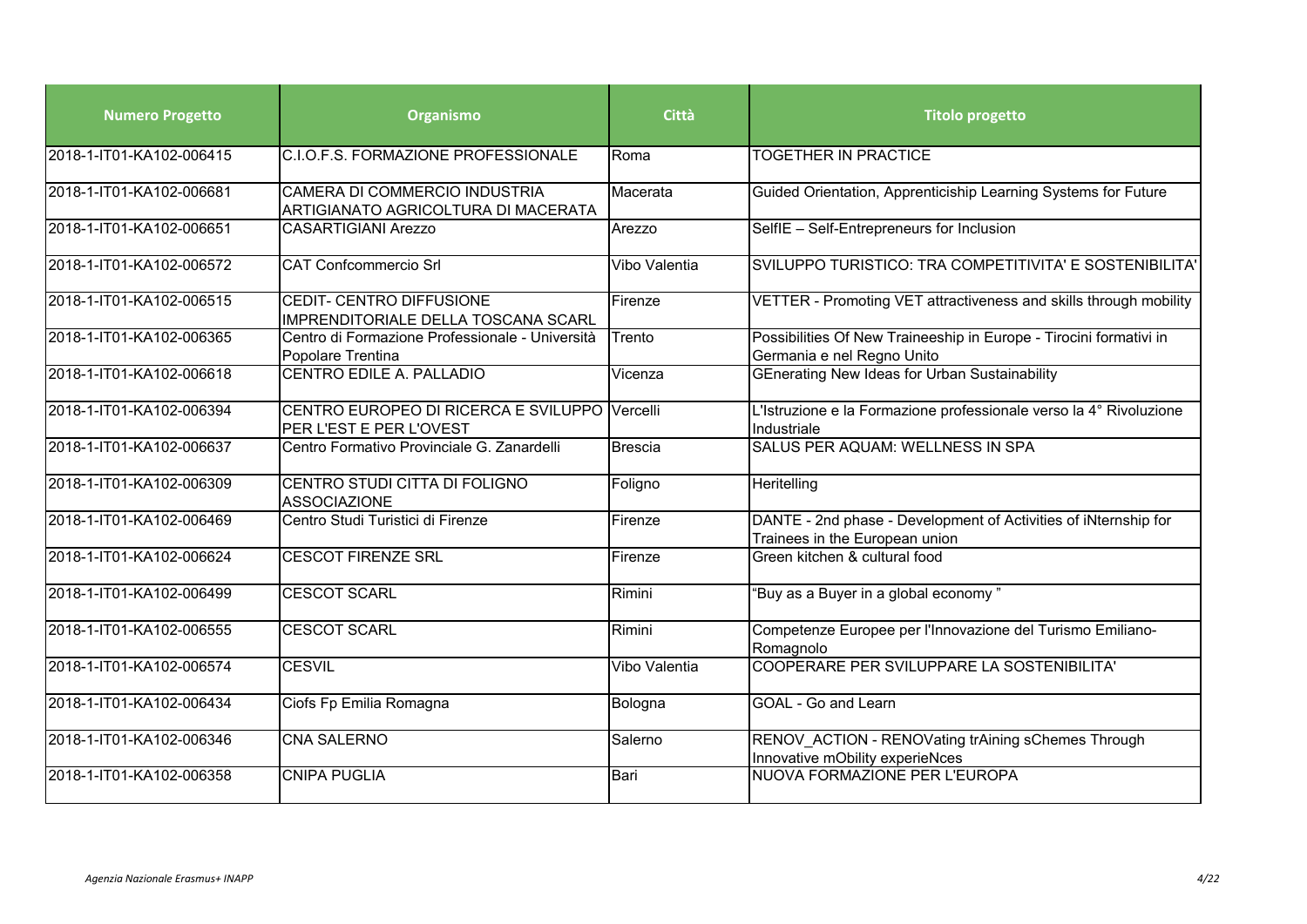| <b>Numero Progetto</b>   | Organismo                                                                                            | <b>Città</b>      | <b>Titolo progetto</b>                                                                                                        |
|--------------------------|------------------------------------------------------------------------------------------------------|-------------------|-------------------------------------------------------------------------------------------------------------------------------|
| 2018-1-IT01-KA102-006461 | Collegio Interprovinciale dei Periti Agrari e dei<br>Periti Agrari Laureati di Lucca, Pisa, Pistoia, | Lucca             | ET PRO: European Training Pro Agriculture                                                                                     |
| 2018-1-IT01-KA102-006384 | Colli Esini San Vicino s.r.l.                                                                        | Apiro             | MA.K.E.D.I.G.I.T.A.L. - MArKeting Ecommerce and Design of<br>Innovative Generation of services trought the Training Abroad of |
| 2018-1-IT01-KA102-006481 | COMETA FORMAZIONE SOCIETA<br><b>COOPERATIVA SOCIALE</b>                                              | Como              | <b>World Sweet Home</b>                                                                                                       |
| 2018-1-IT01-KA102-006706 | <b>COMUNE DI BARONISSI</b>                                                                           | Baronissi         | PRO.CO.DE. 2-PROfessional COmpetences for local Development                                                                   |
| 2018-1-IT01-KA102-006457 | <b>COMUNE DI Cagliari</b>                                                                            | Cagliari CA       | B.R.I.D.G.E. FOR EUROPE - Broadening boundaRies while<br>Developing Greater Exchanges FOR a better EUROPE                     |
| 2018-1-IT01-KA102-006547 | COMUNE DI CINISELLO BALSAMO                                                                          | Cinisello Balsamo | EurOrienteering                                                                                                               |
| 2018-1-IT01-KA102-006538 | Comune di Fara in Sabina                                                                             | Fara in Sabina    | Amazing Mobility Experiences in the field of ECommerce and<br>Logistics                                                       |
| 2018-1-IT01-KA102-006623 | Comune di Gallipoli                                                                                  | Gallipoli         | Gallipoli - Kale Polis, Città Bella                                                                                           |
| 2018-1-IT01-KA102-006398 | Comune di Locorotondo                                                                                | Locorotondo       | <b>BUILD YOUR FUTURE WITH ERASMUS PRO!</b>                                                                                    |
| 2018-1-IT01-KA102-006599 | <b>COMUNE DI MANTOVA</b>                                                                             | Mantova           | Advanced Cultural Training INnovation in Europe                                                                               |
| 2018-1-IT01-KA102-006584 | Comune di Olbia                                                                                      | Olbia             | Learn and Back 2.0                                                                                                            |
| 2018-1-IT01-KA102-006580 | Comune di Oliveto Citra                                                                              | Oliveto Cltra     | Fashion S.T.Y.Le. - System Training for Young LEarners                                                                        |
| 2018-1-IT01-KA102-006540 | <b>COMUNE DI PESARO</b>                                                                              | Pesaro            | <b>TIROCINI IN COMPETENZE DIGITALI</b>                                                                                        |
| 2018-1-IT01-KA102-006585 | <b>COMUNE DI Reggio Emilia</b>                                                                       | Reggio Emilia     | IntegraRE - Supporting immigrant integration in Reggio Emilia                                                                 |
| 2018-1-IT01-KA102-006348 | <b>COMUNE DI SPILINGA</b>                                                                            | Spilinga          | WORK IN TOURISM - Work-based training for a new tourism sector                                                                |
| 2018-1-IT01-KA102-006518 | Confartigianato Imprese Calabria                                                                     | Catanzaro         | Makers of the Future                                                                                                          |
| 2018-1-IT01-KA102-006297 | Confcommercio Imprese per l'Italia - Provincia di<br>Salerno                                         | Salerno           | E.MP.O.W.E.R. - Encourage eMPloyability of yOuth Working for<br>European touRism                                              |
| 2018-1-IT01-KA102-006338 | CONFCOOPERATIVE - UNIONE<br>INTERPROVINCIALE DELL'AREA                                               | Bari              | EN.TE.R. I.N. EU. - ENcourage and promoTE the creation of<br>enterpRIses through developmeNt of EUropean mobiity              |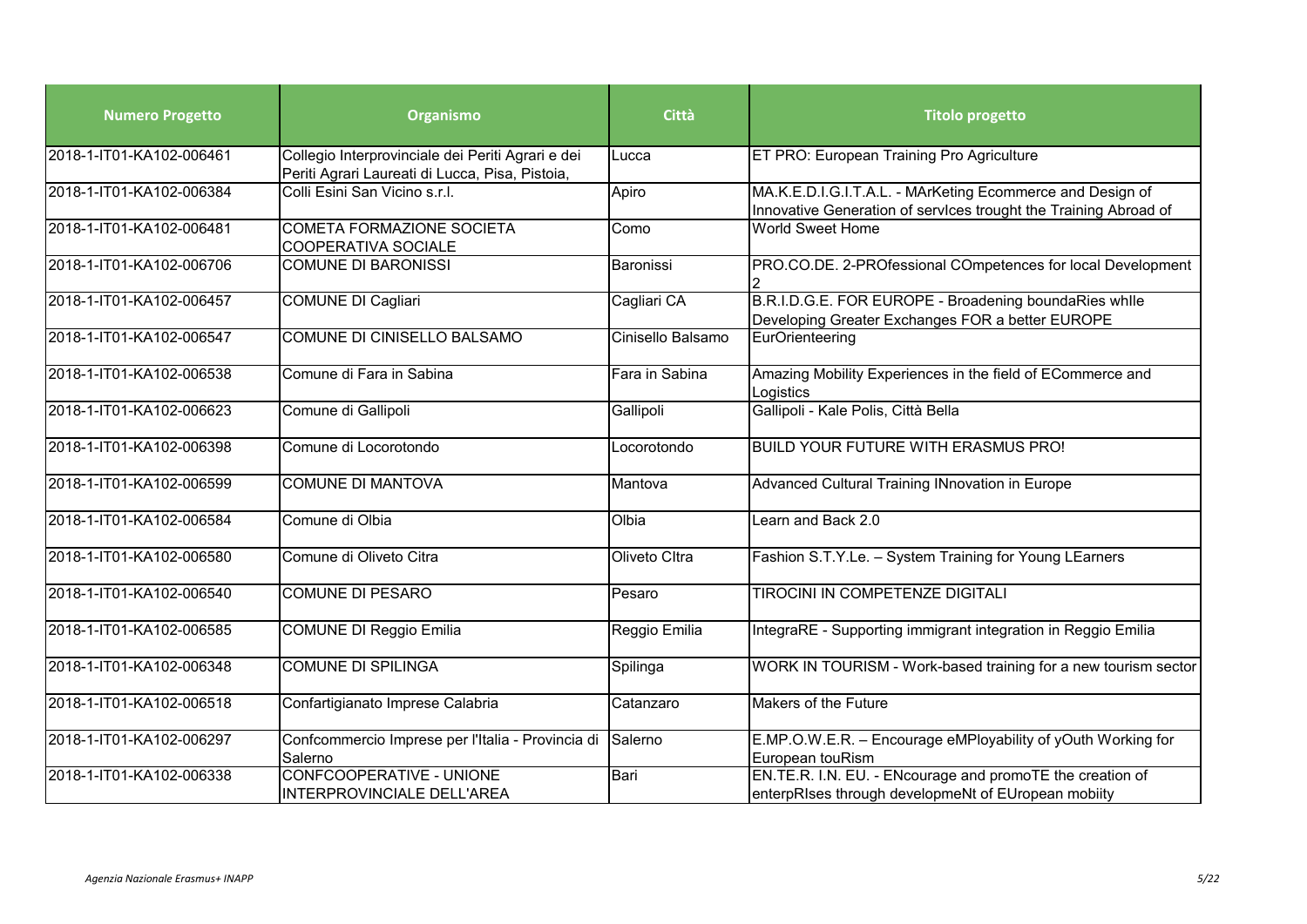| <b>Numero Progetto</b>   | Organismo                                                                                                | Città                       | <b>Titolo progetto</b>                                                                |
|--------------------------|----------------------------------------------------------------------------------------------------------|-----------------------------|---------------------------------------------------------------------------------------|
| 2018-1-IT01-KA102-006674 | Confederazione Nazionale dell'Artigianato e della Napoli<br>Piccola e Media Impresa - CNA Napoli Caserta |                             | VET4Artisan                                                                           |
| 2018-1-IT01-KA102-006353 | <b>CONFINDUSTRIA BASILICATA</b>                                                                          | Potenza                     | TRA.IN.E.E.S. GO ON! - TRAineeships IN European EnterpriseS<br>Go ON!                 |
| 2018-1-IT01-KA102-006721 | Conservatorio di Musica "Luigi Cherubini"                                                                | Firenze                     | <b>MUSIC WITHOUT FRONTIERS 3</b>                                                      |
| 2018-1-IT01-KA102-006691 | Conservatorio Santa Maria degli Angeli - Liceo<br>Classico Europeo                                       | Firenze                     | European High Schools develop Employment Opportunities in<br><b>Cultural Heritage</b> |
| 2018-1-IT01-KA102-006553 | Conservatorio Statale di Musica "L. Canepa"                                                              | Sassari                     | <b>Chamber Music in Motion.it</b>                                                     |
| 2018-1-IT01-KA102-006628 | Consorzio degli Istituti Professionali                                                                   | Sassuolo (MO)               | Mobilità docenti indirizzo sociosanitario                                             |
| 2018-1-IT01-KA102-006463 | Consorzio di cooperative sociali EVT                                                                     | Este                        | Innovazione Sociale e Percorsi di Inclusione in Europa: INSPIRE                       |
| 2018-1-IT01-KA102-006339 | Consorzio Jobel                                                                                          | Crotone                     | <b>CULTURE LEAD</b>                                                                   |
| 2018-1-IT01-KA102-006666 | CONSORZIO O.P.E.N.: OFFENDERS<br>PATHWAYS TO EMPLOYMENT NATIONAL                                         | Verona                      | OPEN-go 2018                                                                          |
| 2018-1-IT01-KA102-006342 | CONSORZIO PER LA FORMAZIONE E LA<br>COMUNICAZIONE MULTIMEDIALE                                           | Napoli                      | Fit your VET                                                                          |
| 2018-1-IT01-KA102-006304 | Consorzio per l'area di sviluppo industriale della<br>Provincia di Caserta                               | Caserta                     | A.S.I. - Activities of internShip for young people In europe                          |
| 2018-1-IT01-KA102-006295 | Consorzio Sociale Abele Lavoro                                                                           | Torino                      | Esperienze in Europa                                                                  |
| 2018-1-IT01-KA102-006337 | Consorzio Stabile Mediterraneo per lo Sviluppo                                                           | Reggio Calabria             | H.E.R.I.T.A.GE. - Human rEsources foR International culTurAl<br>manaGEment            |
| 2018-1-IT01-KA102-006687 | Cooperativa Sociale Artemide                                                                             | Latiano                     | Counselors: European perspectives on teaching and employment                          |
| 2018-1-IT01-KA102-006464 | cooperativa sociale Kara Bobowski                                                                        | Modigliana                  | MADE IN EUROPE +                                                                      |
| 2018-1-IT01-KA102-006640 | Cooperazione Sud per l'Europa                                                                            | Mileto (VV)                 | <b>APPRENDISTI IN EUROPA</b>                                                          |
| 2018-1-IT01-KA102-006344 | Cooraltur Soc. Coop                                                                                      | Castione della<br>Presolana | Sviluppo Attività Per Riqualificazione Agenda Informatica nelle<br>scuole italiane    |
| 2018-1-IT01-KA102-006501 | COSVITEC SOCIETA CONSORTILE ARL                                                                          | Napoli                      | Skills4Tourism                                                                        |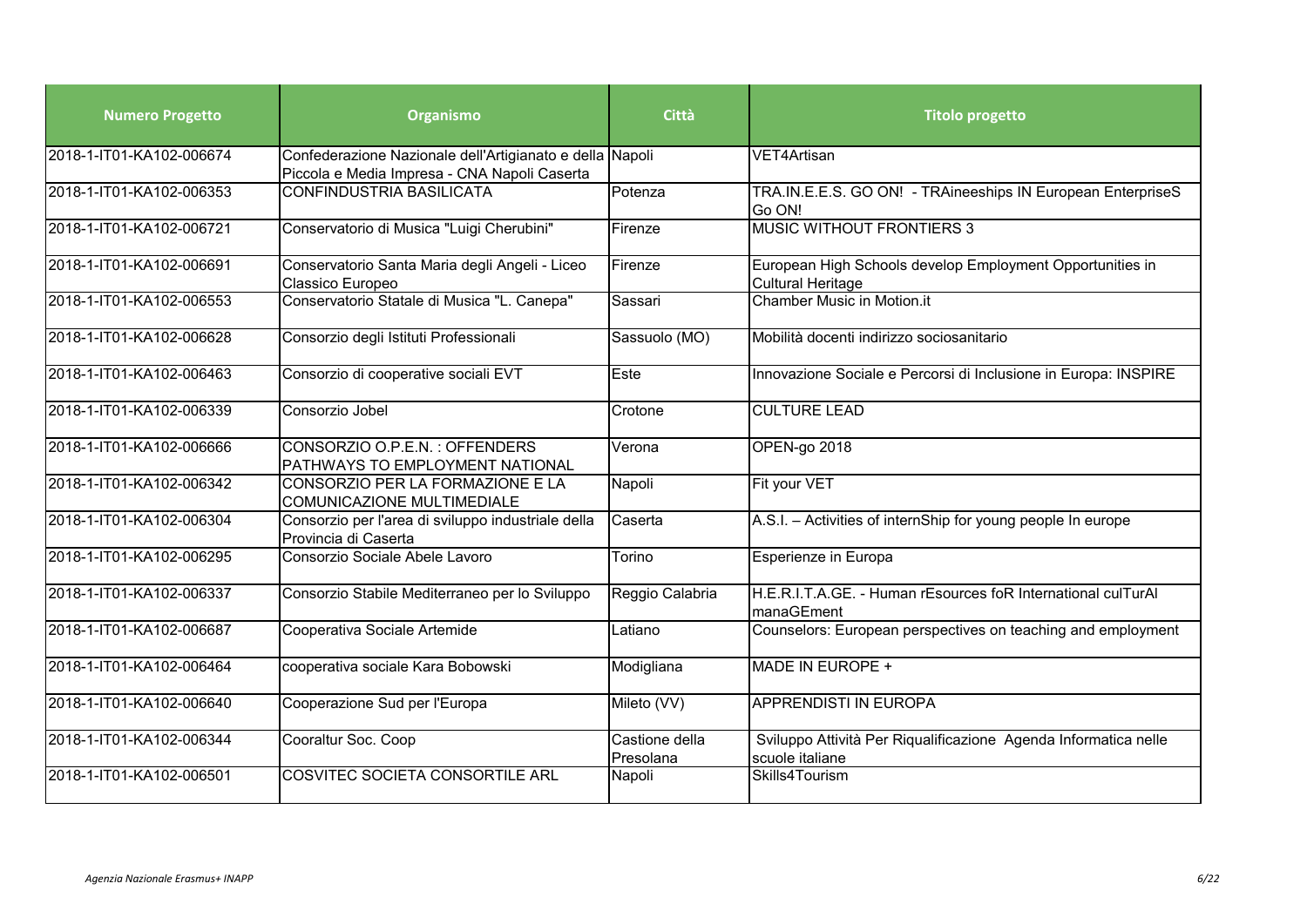| <b>Numero Progetto</b>   | Organismo                                                                      | Città                      | <b>Titolo progetto</b>                                                                                                |
|--------------------------|--------------------------------------------------------------------------------|----------------------------|-----------------------------------------------------------------------------------------------------------------------|
| 2018-1-IT01-KA102-006597 | CSV MARCHE CENTRO SERVIZI PER IL<br><b>VOLONTARIATO DELLE MARCHE</b>           | Ancona                     | APRO - Apprendere per PROgettare                                                                                      |
| 2018-1-IT01-KA102-006290 | D'Anthea Onlus                                                                 | Lecce                      | <b>MIRABILIA</b>                                                                                                      |
| 2018-1-IT01-KA102-006284 | Distretto Rurale delle Serre Calabresi                                         |                            | Chiaravalle Centrale R.U.R.A.L.IT.Y. - impRove hUman Resources in Agriculture,<br>Learning InTernationally with Young |
| 2018-1-IT01-KA102-006654 | E.N.F.A.P. MARCHE                                                              | Ancona                     | DO.RO. - Domotica e Robotica, la mobilità per i settori chiave della<br><b>Smart Specialisation delle Marche</b>      |
| 2018-1-IT01-KA102-006573 | E.S.F.O. (Ente Superiore Formazione e<br>Orientamento)                         | Sant'Agata di<br>Militello | Slow tourlsm eCo-sustainablLity gLocal Youth - in Europe -<br>S.I.C.I.L.Y in Europe                                   |
| 2018-1-IT01-KA102-006700 | ECOLE - ENTI CONFINDUSTRIALI LOMBARDI<br>PER L'EDUCATION - SOCIETA' CONSORTILE | Milano                     | <b>TRAINs - TRAINing the TRAINers</b>                                                                                 |
| 2018-1-IT01-KA102-006504 | ENAC ENTE NAZIONALE CANOSSIANO                                                 | Verona                     | J2E - Journey to Excellence: enhancing professional competences<br>of VET staff in WBL                                |
| 2018-1-IT01-KA102-006576 | ENAIP NET IMPRESA SOCIALE SOCIETA'<br><b>CONSORTILE SRL</b>                    | Milano                     | MObility opporTUnities fostering incluSion in VET                                                                     |
| 2018-1-IT01-KA102-006436 | <b>ENGIM PIEMONTE ASSOCIAZIONE</b>                                             | Torino                     | DEsign Electronics mecathronicS Communication Restaurants<br><b>Beauty around Europe</b>                              |
| 2018-1-IT01-KA102-006444 | <b>Ensemble San Felice</b>                                                     | Firenze                    | <b>ERAS MUSE EUTERPE</b>                                                                                              |
| 2018-1-IT01-KA102-006401 | <b>ENTE SENESE SCUOLA EDILE</b>                                                | Siena                      | <b>BULDING THE FUTURE</b>                                                                                             |
| 2018-1-IT01-KA102-006519 | ESSENIA UETP (UNIVERSITY AND ENTERPR<br>UNIVERSITY AND ENTERPRISE TRAINING     | Salerno                    | SOCIAL N.E.T. 2                                                                                                       |
| 2018-1-IT01-KA102-006664 | Estra S.p.A. Energia Servizi Territorio e Ambiente Prato                       |                            | DOMOS - Worked Based Learning in House Automation and<br><b>Building Efficiency</b>                                   |
| 2018-1-IT01-KA102-006336 | EUFORMED Società semplificata a<br>responsabilità limitata                     | Tito (PZ)                  | E.A.S.Y LAB. - Entrepreneurship And Self-emploYment by real<br>experiences in LABour market 2018                      |
| 2018-1-IT01-KA102-006500 | European Academy for Rural Territories<br>Hospitality                          | Potenza                    | TRAIN-TOUR Formazione e promozione del turismo attraverso il<br>content ed il web marketing                           |
| 2018-1-IT01-KA102-006316 | European Grants International Academy S.R.L.                                   | Foligno                    | Culture 4D                                                                                                            |
| 2018-1-IT01-KA102-006445 | EURORA S.A.S.                                                                  | Rende                      | Formare i Data Scientist dell'Europa 2020                                                                             |
| 2018-1-IT01-KA102-006289 | <b>FEDERALBERGHI CALABRIA</b>                                                  | Villa San Giovanni         | G.RA.N.D. TOUR. - fosterinG coltuRAI awareNess in moDern<br><b>TOURism</b>                                            |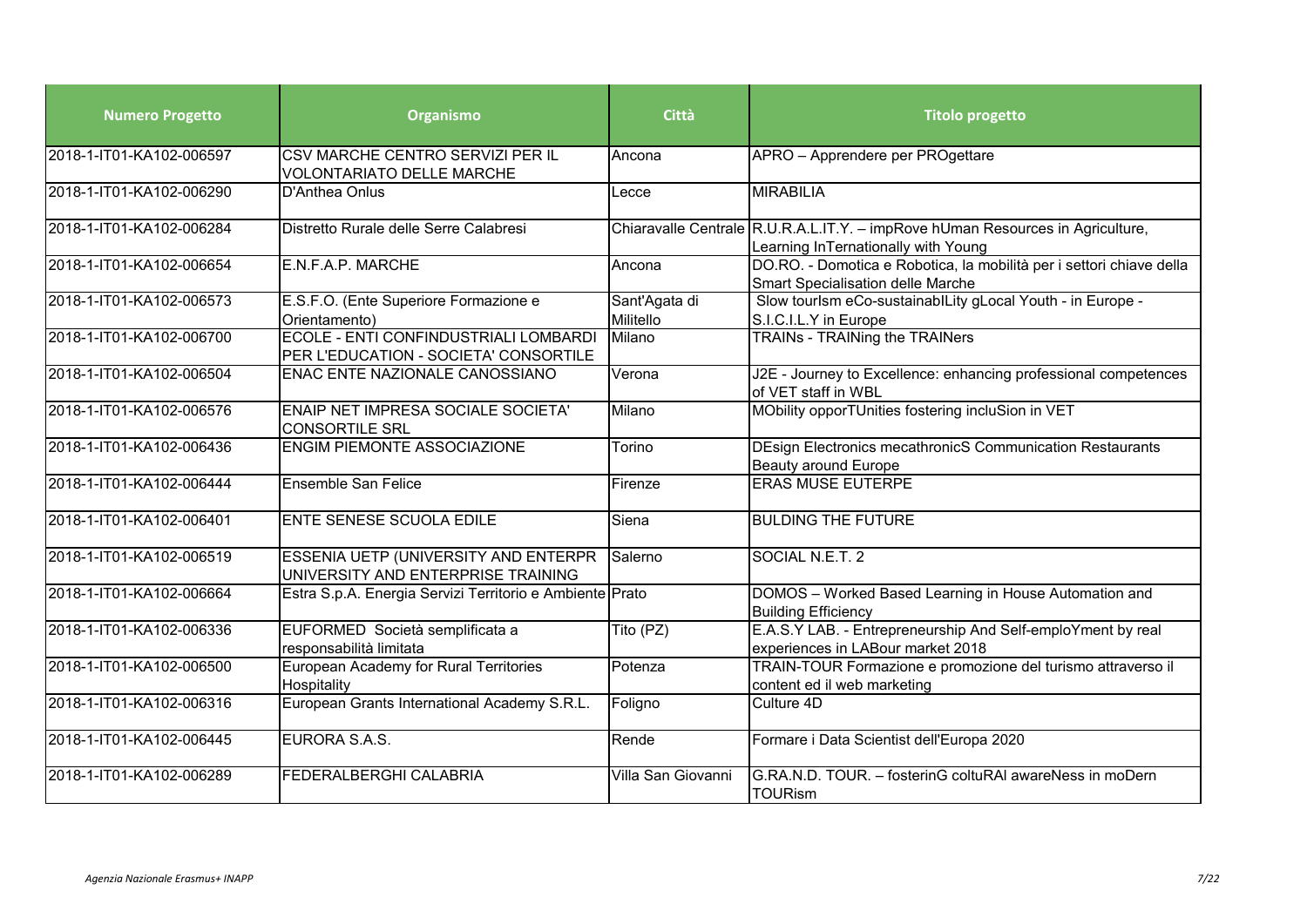| <b>Numero Progetto</b>   | Organismo                                                                   | Città          | <b>Titolo progetto</b>                                                                                                  |
|--------------------------|-----------------------------------------------------------------------------|----------------|-------------------------------------------------------------------------------------------------------------------------|
| 2018-1-IT01-KA102-006274 | Federazione Internazionale Scambi Socio-<br>Culturale Giovanili "World Net" | Tito           | Be. For Europe - Best For Europe                                                                                        |
| 2018-1-IT01-KA102-006671 | Fondazione "Luigi e Simonetta Lombard"                                      | Firenze        | Tra innovazione e tradizione: La Formazione professionale<br>all'estero nel settore del Tessuto e del Design della Moda |
| 2018-1-IT01-KA102-006543 | Fondazione del Vastese per l'Ambiente e lo<br>Sviluppo Sostenibile          | Scerni         | Vertical farmers - to improve the skills in innovative and sustainable<br>farming                                       |
| 2018-1-IT01-KA102-006335 | Fondazione Emblema                                                          | Bologna        | R.O.M.E.O. - Reaching Outcomes through Mobility European<br>Opportunities                                               |
| 2018-1-IT01-KA102-006408 | <b>FONDAZIONE ENAIP LOMBARDIA</b>                                           | Milano         | MoMa 4.0- Mobility in the Manufacturing sector applied to<br>mechatronic 4.0                                            |
| 2018-1-IT01-KA102-006440 | FONDAZIONE ENAIP S.ZAVATTA RIMINI                                           | Rimini         | Esperienze di mobilità transnazionale per gli studenti dell'Enaip                                                       |
| 2018-1-IT01-KA102-006679 | <b>FONDAZIONE ET LABORA</b>                                                 | Bergamo        | Crossing Borders - Apprentices Training Abroad                                                                          |
| 2018-1-IT01-KA102-006312 | Fondazione Flaminia                                                         | Ravenna        | Cul.Tur.E Plus                                                                                                          |
| 2018-1-IT01-KA102-006570 | FONDAZIONE ISTITUTO TECNICO<br>SUPERIORE "A. MONACO" Settore energia        | Cosenza        | Mobility education and energy efficiency. The new technologies<br>applied.                                              |
| 2018-1-IT01-KA102-006549 | FONDAZIONE ISTITUTO TECNICO<br>SUPERIORE PER TECNOLOGIE INNOVATIVE          | Vico Equense   | European mobilities for a new Digital GEneration of E-Tourism<br>experts                                                |
| 2018-1-IT01-KA102-006477 | <b>FONDAZIONE LUIGI CLERICI</b>                                             | Milano         | <b>UNLOCK YOUR SKILLS</b>                                                                                               |
| 2018-1-IT01-KA102-006433 | <b>FONDAZIONE NEUROMED</b>                                                  | Pozzilli       | Sviluppare una cultura scientifica nelle biotecnologie applicate alla<br>cura della salute                              |
| 2018-1-IT01-KA102-006537 | Fondazione Polo Tecnico Professionale MIC -<br>Made in Campania             | Napoli         | Think Wide Think Twice - Tourism and Excellences Made in Europe                                                         |
| 2018-1-IT01-KA102-006622 | FORMA CAMERA - AZIENDA SPECIALE<br>DELLA CAMERA DI COMMERCIO,               | Roma           | DEMETRA: Developing Export and Marketing Experience through<br><b>TRaining Abroad</b>                                   |
| 2018-1-IT01-KA102-006355 | <b>FORMAMENTIS S.R.L.</b>                                                   | Roma           | F.O.O.D. E.A.T. - Fostering Opportunities of professional<br>qualificatiOns in fooD sector through European Added-value |
| 2018-1-IT01-KA102-006719 | Format Formazione Tecnica S.c. a r.l.                                       | Venezia Mestre | Teachers and Trainers across eUORpe                                                                                     |
| 2018-1-IT01-KA102-006516 | ForMe s.r.l.                                                                | Chieti         | FOR ME PER NOI                                                                                                          |
| 2018-1-IT01-KA102-006508 | FORMEDIL ENTE NAZIONALE PER LA<br>FORMAZIONE E L'ADDESTRAMENTO              | Roma           | Le competenze verdi in movimento nella formazione edile                                                                 |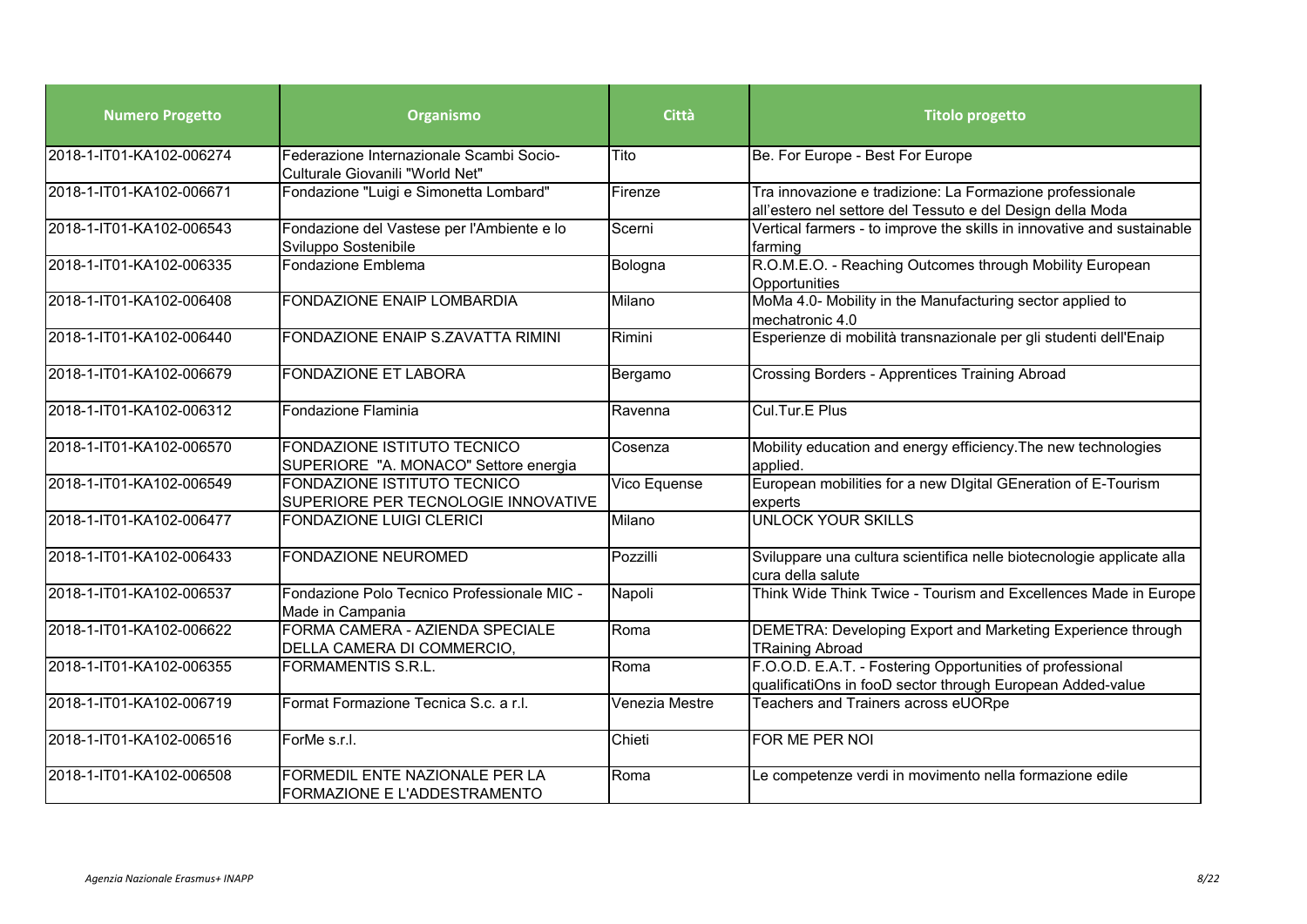| <b>Numero Progetto</b>   | Organismo                                 | <b>Città</b>             | <b>Titolo progetto</b>                                                                                                 |
|--------------------------|-------------------------------------------|--------------------------|------------------------------------------------------------------------------------------------------------------------|
| 2018-1-IT01-KA102-006486 | Fornace Fonti                             | Rovigo                   | Professional Education and Training in Restoration Arts                                                                |
| 2018-1-IT01-KA102-006619 | <b>GAL L'ALTRA ROMAGNA</b>                | Sarsina                  | Formazione professionale Europea per lo sviluppo locale                                                                |
| 2018-1-IT01-KA102-006285 | <b>GAL Terre Locridee</b>                 | Siderno                  | Agri N.E.T. - New engagement in Education and Training                                                                 |
| 2018-1-IT01-KA102-006669 | <b>GARIANO ALESSANDRO</b>                 | Marcellinara             | IMPROVING TOURISM VET THROUGH TEACHERS AND STAFF<br><b>LEARNING</b>                                                    |
| 2018-1-IT01-KA102-006315 | GRUPPO AZIONE LOCALE SUD EST BARESE       | Mola di Bari             | A.G.R.I. R.ES.T.A.R.T. - Act toGether foR vocatlonal tRaining of<br>young graduatES in The AgRifood secTor             |
| 2018-1-IT01-KA102-006702 | Hermete Società Cooperativa Sociale Onlus | S.Pietro in Cariano      | From Verona to the World                                                                                               |
| 2018-1-IT01-KA102-006559 | I.I.S. "Carlo e Nello Rosselli"           | Aprilia                  | Learning by Doing in Europe                                                                                            |
| 2018-1-IT01-KA102-006641 | I.I.S. "F.Brunelleschi/L. Da Vinci"       | Frosinone                | Experiences iN Europe foR the Growth of Youngsters                                                                     |
| 2018-1-IT01-KA102-006462 | I.I.S. "GIORDANO BRUNO"                   | Perugia                  | ECO2020: Esperienze, Competenze ed Orientamento per una<br>crescita sostenibile                                        |
| 2018-1-IT01-KA102-006523 | I.I.S. A. VOLTA                           | Pescara                  | Think Wide in Industrial Skills and Technical EmpoweRment                                                              |
| 2018-1-IT01-KA102-006544 | I.I.S. Amedeo Avogadro                    | Abbadia San<br>Salvatore | A Vision Of Growth Abroad Discovering Real Opportunities                                                               |
| 2018-1-IT01-KA102-006389 | I.I.S. Benedetto Castelli                 | <b>Brescia</b>           | Mobility for VET in Europe                                                                                             |
| 2018-1-IT01-KA102-006385 | I.I.S. Carducci                           | Comiso                   | The jobtrotters                                                                                                        |
| 2018-1-IT01-KA102-006359 | I.I.S. Ciampini-Boccardo                  | Novi Ligure              | <b>GETTING READY FOR JOB</b>                                                                                           |
| 2018-1-IT01-KA102-006471 | I.I.S. Leonardo da Vinci-Ripamonti        | Como                     | <b>European Citizen Training</b>                                                                                       |
| 2018-1-IT01-KA102-006575 | I.I.S. PERTINI-MONTINI-CUOCO              | Campobasso               | European Alliance for WBL and Apprenticeship: practices and tools<br>to design flexible and tailor-made learning plans |
| 2018-1-IT01-KA102-006696 | I.I.S."Luigi Sturzo"                      | Gela                     | SICILIA 4.0 - L'impresa di crescere in EU                                                                              |
| 2018-1-IT01-KA102-006466 | I.I.S.S. CANUDO                           | Gioia del Colle          | Towards our European Education and Training                                                                            |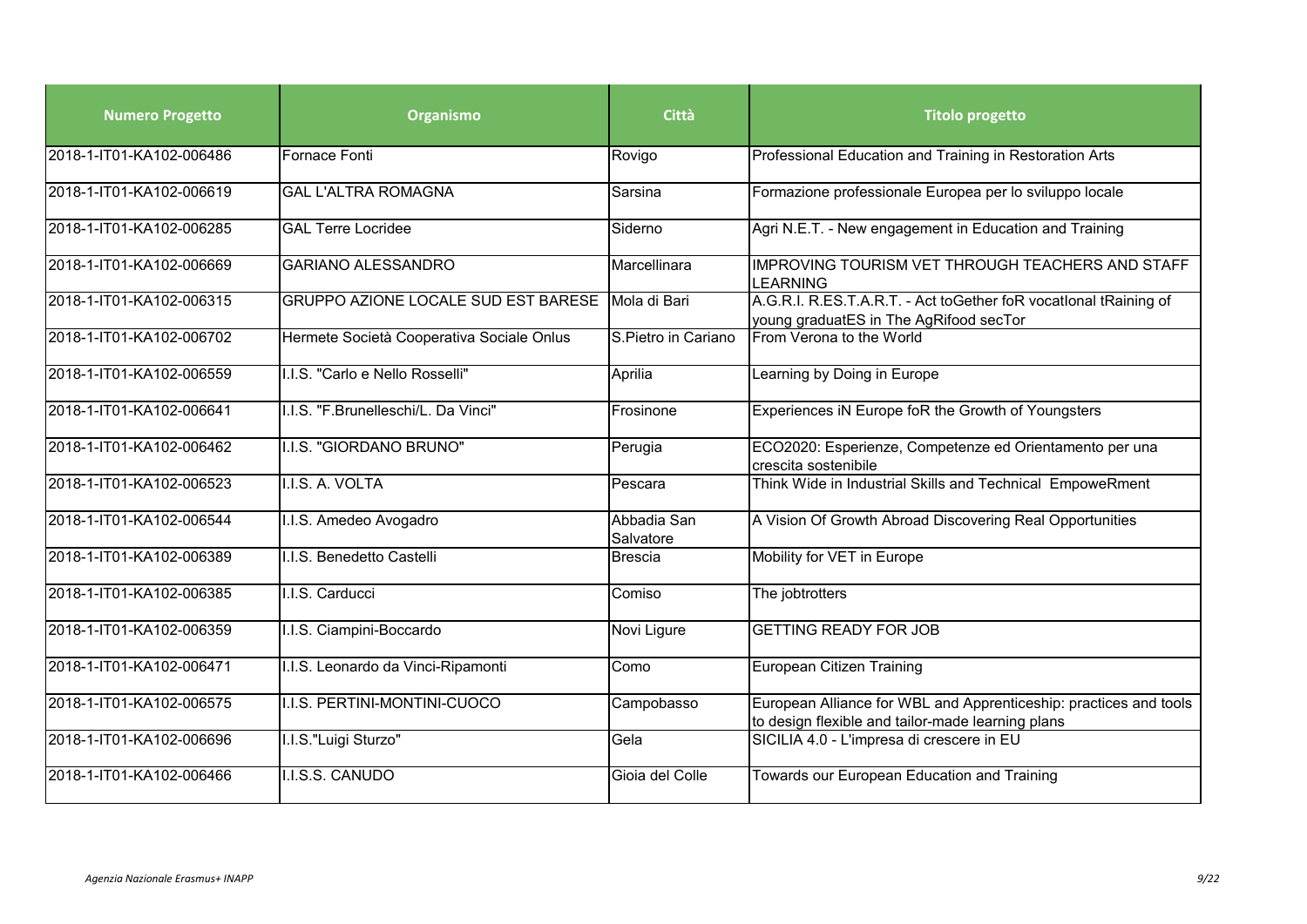| <b>Numero Progetto</b>   | Organismo                                                                 | Città                        | <b>Titolo progetto</b>                                                                                                     |
|--------------------------|---------------------------------------------------------------------------|------------------------------|----------------------------------------------------------------------------------------------------------------------------|
| 2018-1-IT01-KA102-006318 | I.I.S.S. LEONARDO DA VINCI                                                | Martina Franca               | <b>IMPROVING SKILLS THROUGH MOBILITY</b>                                                                                   |
| 2018-1-IT01-KA102-006459 | I.P. Servizi Commerciali Cavalieri                                        | Milano                       | <b>Building Tourism 2</b>                                                                                                  |
| 2018-1-IT01-KA102-006720 | I.P.S.S.A.R. SAN PELLEGRINO                                               | San Pellegrino<br>Terme (BG) | OPEN YOUR MIND: five stars future is waiting for you!                                                                      |
| 2018-1-IT01-KA102-006379 | I.P.S.S.A.R.MOLFETTA                                                      | Molfetta                     | ME.D.I.U.S. T.E.R.R.A. - MEditerranean euDorsement In yoUths<br>Success in To EuRopean laboR mArket                        |
| 2018-1-IT01-KA102-006483 | I.P.S.S.S. " Edmondo De Amicis"                                           | Rome                         | <b>INCLUSIVE SIDE OF UNDERSTANDING TEACHERS</b>                                                                            |
| 2018-1-IT01-KA102-006709 | I.S. Giovanni xxiii Cosentino                                             | Marsala                      | Apprendimento professionale al di là delle frontiere                                                                       |
| 2018-1-IT01-KA102-006435 | I.S.I. GARFAGNANA                                                         | Castelnuovo di<br>Garfagnana | Mobility for STaff and STudents                                                                                            |
| 2018-1-IT01-KA102-006494 | I.S.I.S. Sandro Pertini                                                   | Afragola                     | Scuola, salute e benessere                                                                                                 |
| 2018-1-IT01-KA102-006556 | I.S.I.S.S. "G. B. NOVELLI" MARCIANISE                                     | Marcianise                   | S.T.Y.LE. 2 - Supporting Traineeships for Young LEarners                                                                   |
| 2018-1-IT01-KA102-006503 | I.S.I.S.S. "G. MARCONI" Vairano Patenora<br>(Caserta)                     | Vairano Patenora             | Turn On European MODAlity!                                                                                                 |
| 2018-1-IT01-KA102-006683 | I.S.I.S.S. "P.S. Lener"                                                   | Marcianise                   | Innovation Broker 4.0                                                                                                      |
| 2018-1-IT01-KA102-006598 | I.S.I.S.S. MAGNAGHI - SOLARI                                              | Salsomaggiore<br>Terme       | Training agro-food students from Emilia-Romagna to Europe                                                                  |
| 2018-1-IT01-KA102-006578 | I.S.I.S.S. Majorana                                                       | Santa Maria a Vico           | We Go To EU                                                                                                                |
| 2018-1-IT01-KA102-006280 | I.T.E.T. L.da Vinci - Milazzo                                             | Milazzo                      | S.E.A.S. - Study, Employment, Activities for students                                                                      |
| 2018-1-IT01-KA102-006505 | IAL - Innovazione Apprendimento Lavoro<br>Lombardia Srl - Impresa Sociale | (MI)                         | Sesto San Giovanni Settore Food and Beverage: è richiesta esperienza europea                                               |
| 2018-1-IT01-KA102-006532 | IAL INNOVAZIONE APPRENDIMENTO<br>LAVORO MARCHE SRL IMPRESA SOCIALE        | Ancona                       | VU-BI-ELLE DEVELOPERS: Approcci e metodologie Europee<br>dell'Apprendimento basato sul lavoro per VET Staff per progettare |
| 2018-1-IT01-KA102-006465 | IAL Toscana Innovazione Apprendimento Lavoro<br>srl. Impresa Sociale      | TFirenze                     | Sviluppare le competenze per il turismo locale e della tradizione                                                          |
| 2018-1-IT01-KA102-006695 | IIIS "DE FILIPPIS" "G. PRESTIA"                                           | Vibo Valentia                | <b>COPERNICO</b>                                                                                                           |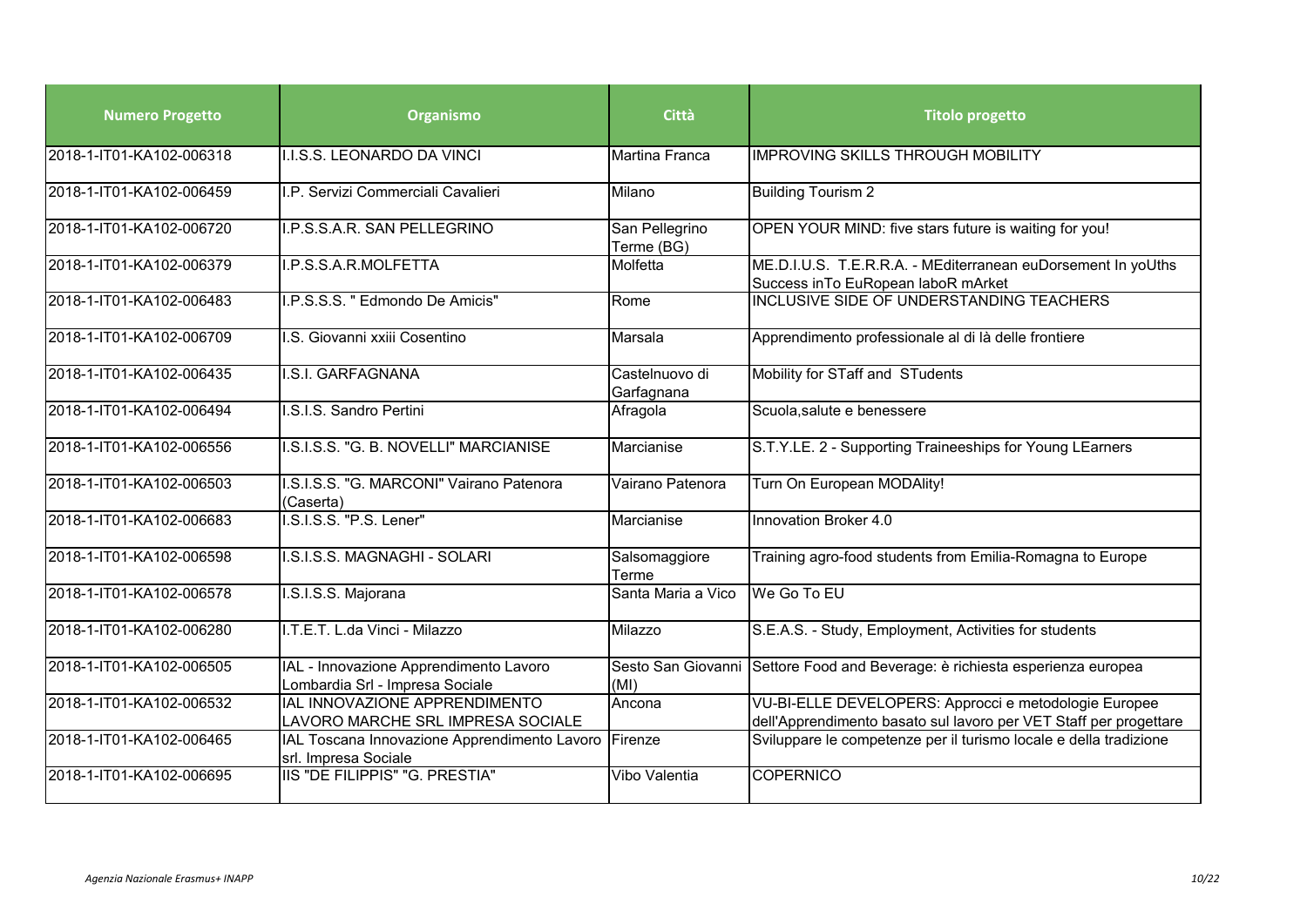| <b>Numero Progetto</b>   | Organismo                                                   | Città           | <b>Titolo progetto</b>                                                                    |
|--------------------------|-------------------------------------------------------------|-----------------|-------------------------------------------------------------------------------------------|
| 2018-1-IT01-KA102-006582 | <b>IIS "E. MATTEI" RECANATI</b>                             | Recanati        | mobiliTy foR mArche regIoN vEt IEarners for INDUSTRY 4.0                                  |
| 2018-1-IT01-KA102-006360 | IIS "Enzo Ferrari"                                          | Monza           | Work and Improve Skills by Experience                                                     |
| 2018-1-IT01-KA102-006589 | IIS "Stendhal"                                              | Civitavecchia   | Training in Europe to increase life skills and Employability of VET<br>learNers II        |
| 2018-1-IT01-KA102-006617 | <b>IIS Astolfo Lunardi</b>                                  | <b>Brescia</b>  | Study, Learn & Work!                                                                      |
| 2018-1-IT01-KA102-006506 | <b>IIS Carafa Giustiniani</b>                               | Cerreto Sannita | W.E. G.O. T.O. EUROPE                                                                     |
| 2018-1-IT01-KA102-006566 | <b>IIS GREGORIO MENDEL</b>                                  | Villa Cortese   | Developing Rural Environments Aiming at Modern Sustainability                             |
| 2018-1-IT01-KA102-006611 | IIS IPSIA MARCONI CS-LIC SC ITE GUARASCI<br><b>ROGLIANO</b> | Cosenza         | <b>MEC IN MOBILITA' EUROPEA</b>                                                           |
| 2018-1-IT01-KA102-006439 | <b>IIS L EINAUDI</b>                                        | Chiari          | THINK ORGANIC - the crossroads of tradition and culture                                   |
| 2018-1-IT01-KA102-006525 | <b>IIS LUIGI DI SAVOIA</b>                                  | Chieti          | <b>ECVET Teachers for Europe</b>                                                          |
| 2018-1-IT01-KA102-006325 | IIS MICHELE GIUA - Cagliari                                 | Cagliari        | <b>BET FOR VET</b>                                                                        |
| 2018-1-IT01-KA102-006458 | IIS SALVEMINI DUCA D'AOSTA                                  | Firenze         | Traineeships in Europe: Developing International Marketing Skills                         |
| 2018-1-IT01-KA102-006593 | <b>IIS SANBENEDETTO</b>                                     | Latina          | Catering and Hospitality from Education to Future job 2                                   |
| 2018-1-IT01-KA102-006418 | IIS"GiustinoFortunato" - sede associata IPSEOA              | Pisticci (MT)   | BioTechnological Skills for the Innovation and Sustainability of the<br>Agrifood Industry |
| 2018-1-IT01-KA102-006391 | <b>IISS Ettore Majorana Bari</b>                            | Bari            | EX.P.O. IN EU - EXploring Professional Opportunities for students<br><b>IN EUrope</b>     |
| 2018-1-IT01-KA102-006453 | IISS F.sco D'Aguirre-Dante Alighieri                        | Salemi          | L'uso di Tecnologie moderne nel settore Turistico.                                        |
| 2018-1-IT01-KA102-006685 | <b>IISS MAJORANA</b>                                        | Martina Franca  | Skilled European Technicians for a new lifetyle                                           |
| 2018-1-IT01-KA102-006361 | <b>IISS VOLTA DE GEMMIS</b>                                 | Bitonto         | S.T.A.R.C- Supporting TrAining for Reinforcement of Curricula                             |
| 2018-1-IT01-KA102-006688 | IKAROS FORMAZIONE - SOCIETA'<br><b>COOPERATIVA SOCIALE</b>  | Bergamo         | BROADEN OUT - Employ the present, Train for the future                                    |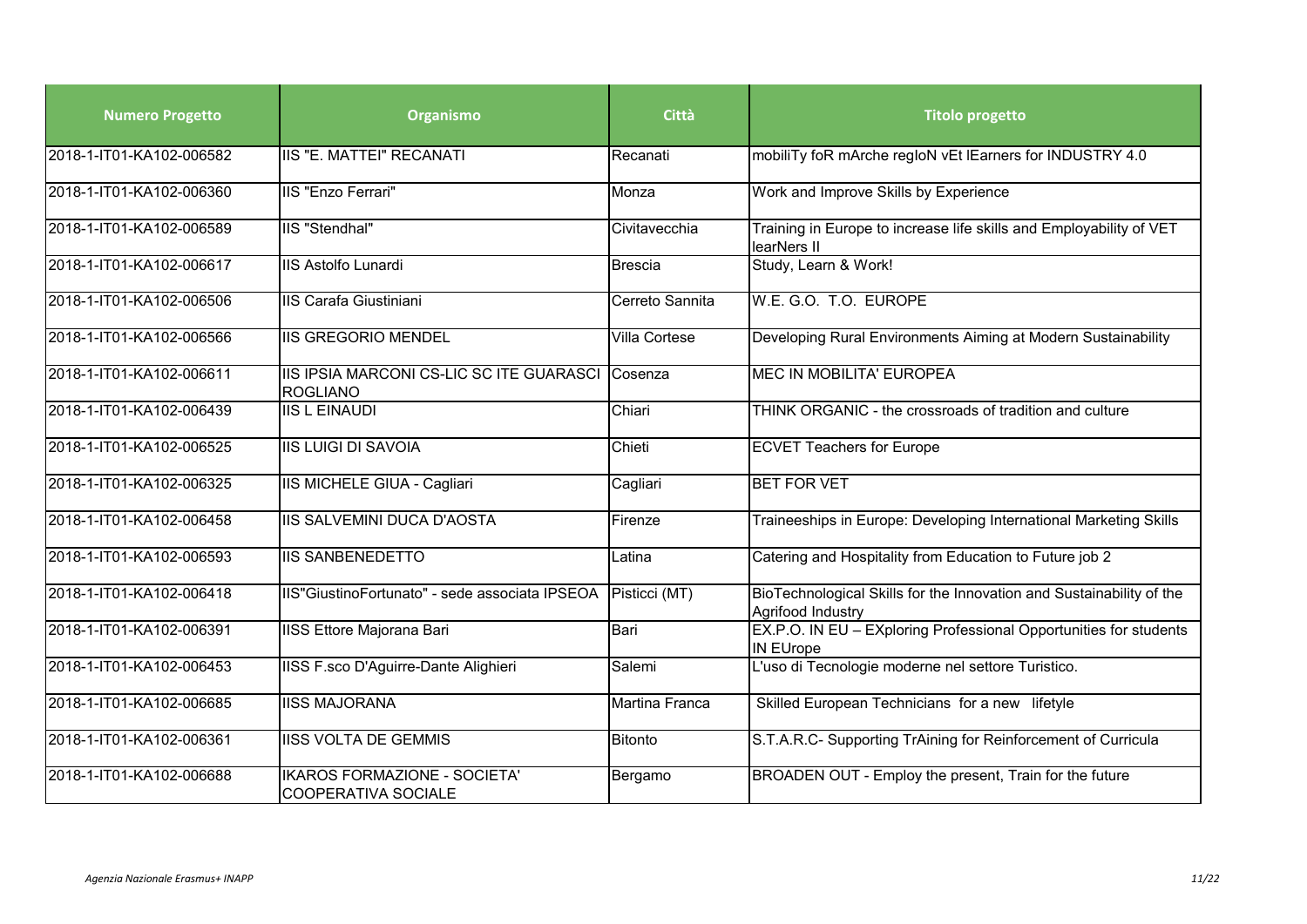| <b>Numero Progetto</b>   | Organismo                                                    | Città            | <b>Titolo progetto</b>                                                                              |
|--------------------------|--------------------------------------------------------------|------------------|-----------------------------------------------------------------------------------------------------|
| 2018-1-IT01-KA102-006380 | IL PENSIERO COOPERATIVA SOCIALE                              | Lanciano         | Arte Cultura Turismo Oggi 2                                                                         |
| 2018-1-IT01-KA102-006405 | Informamentis Europa                                         | Caserta          | Trainership Experience New skills Discovering Europe                                                |
| 2018-1-IT01-KA102-006343 | <b>INPUT DATA</b>                                            | Pozzuoli (NA)    | P.A.R.T.E.N.O.P.E. - Preparing leArners foR Tourism dEvelopmeNt<br>thrOugh Professional Experiences |
| 2018-1-IT01-KA102-006530 | <b>IPIAS G. GIORGI</b>                                       | Potenza          | Skills For Job                                                                                      |
| 2018-1-IT01-KA102-006550 | IPS "S. D'ACQUISTO" Bagheria                                 | Bagheria         | WIP 2018 - Work In Progress                                                                         |
| 2018-1-IT01-KA102-006368 | IPSAR - IPSSEOA Via A. DE Gasperi, 8<br>Palombara Sabina     | Palombara Sabina | Training and learning in Europe new tangible skills                                                 |
| 2018-1-IT01-KA102-006605 | <b>IPSEOA CERVIA</b>                                         | Cervia - Ravenna | BRITAIN, RHONE AND EMILIA ROMAGNA: NEW<br>TOGETHERNESS FOR A RELENTLESS EUROPE.                     |
| 2018-1-IT01-KA102-006396 | <b>IPSSAR "L. EINAUDI"</b>                                   | Lamezia Terme    | Lindbergh 2018 - Tirocini di mobilità transnazionale nel settore<br>turistico-alberghiero           |
| 2018-1-IT01-KA102-006278 | <b>IPSSAR Raffaele Viviani</b>                               | Naples           | <b>BUILD YOUR FUTURE IN EUROPE</b>                                                                  |
| 2018-1-IT01-KA102-006286 | <b>IPSSAT ROCCO CHINNICI</b>                                 | Nicolosi         | Acquiring Skills, Knowledges and Competences in Tourism via<br>Learning Mobility                    |
| 2018-1-IT01-KA102-006694 | <b>IPSSEOA COSTAGGINI RIETI</b>                              | Rieti            | Enhancing Job Opportunities for Young Europeans                                                     |
| 2018-1-IT01-KA102-006658 | IRECOOP EMILIA ROMAGNA SOC. COOP.                            | Bologna          | CoopSkills: Skills Empowerment for Cooperative Business Start-up                                    |
| 2018-1-IT01-KA102-006310 | IRIS - International institute research and develop Leverano |                  | <b>EUROPEAN SKILLS</b>                                                                              |
| 2018-1-IT01-KA102-006655 | IS "Puecher-Olivetti"                                        | Rho              | Consolidare le competenze per essere competitivi nella Green<br>Economy                             |
| 2018-1-IT01-KA102-006670 | <b>Iscom Formazione Modena</b>                               | Modena           | ECOFAT - European COmpetences For Augmented Tourism                                                 |
| 2018-1-IT01-KA102-006276 | <b>ISII MARCONI</b>                                          | Piacenza         | EUVETMOB per il futuro dell'Europa                                                                  |
| 2018-1-IT01-KA102-006331 | ISIS "A.CASANOVA"                                            | napoli           | <b>MOBILITY TO MAKE A DIFFERENCE</b>                                                                |
| 2018-1-IT01-KA102-006487 | isis EINAUDI CECCHERELLI                                     | Piombino         | PERCorsi di mobilità Internazionale per VALorizzare il potenziale di<br>studenti e staff            |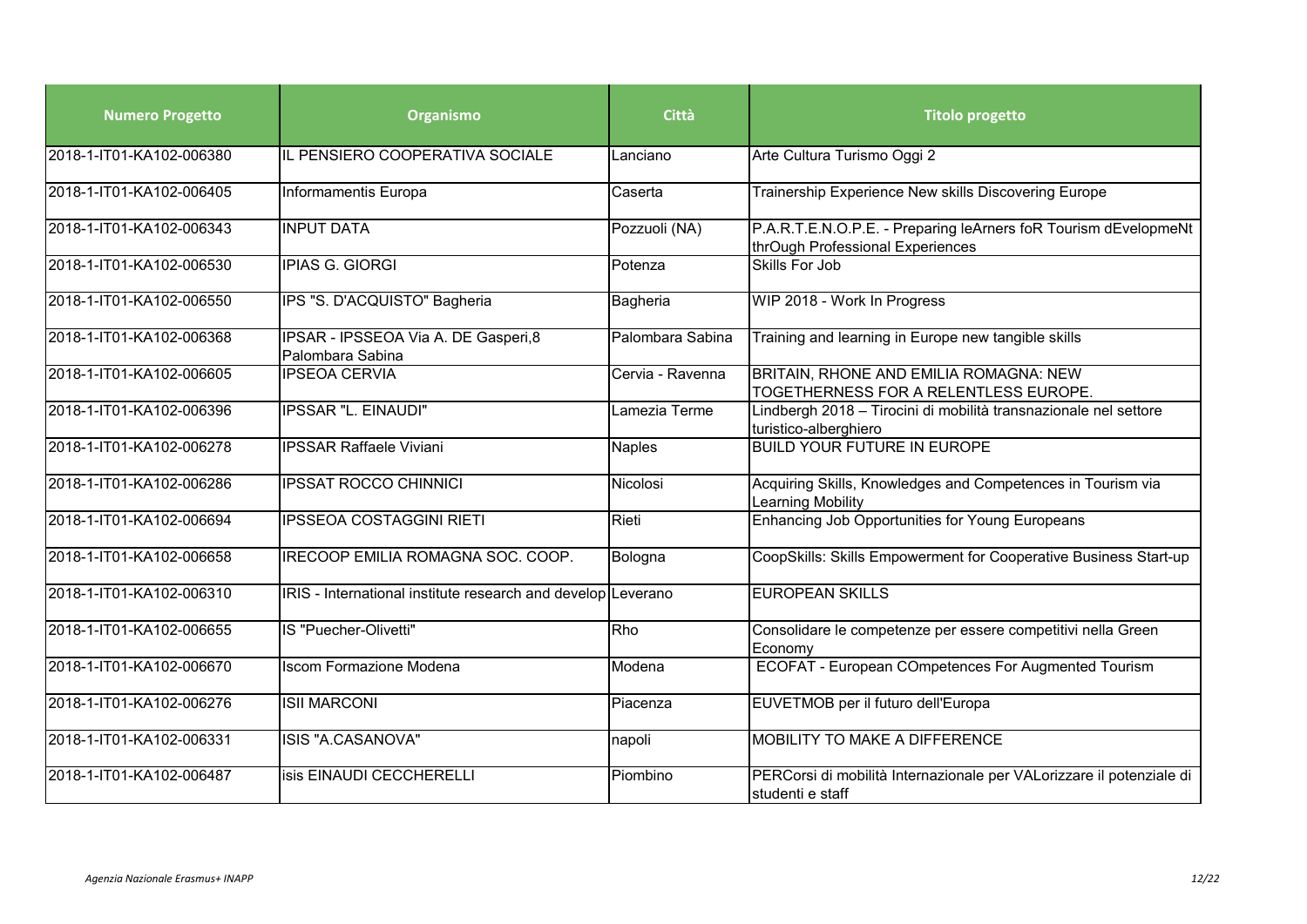| <b>Numero Progetto</b>   | Organismo                                                                     | Città                    | <b>Titolo progetto</b>                                                                                           |
|--------------------------|-------------------------------------------------------------------------------|--------------------------|------------------------------------------------------------------------------------------------------------------|
| 2018-1-IT01-KA102-006636 | <b>ISIS Luzzatto</b>                                                          | Portogruaro              | ESP.FOR.EST.: ESPerienza FORmativa all'ESTero                                                                    |
| 2018-1-IT01-KA102-006330 | <b>ISIS VALDARNO</b>                                                          | San Giovanni<br>Valdarno | Empowered Learning Experience, Vocational Apprenticeship (and)<br>Training (in) English                          |
| 2018-1-IT01-KA102-006560 | ISTITUTI ISTRUZIONE SECONDARIA<br>SUPERIORE G. MARCONI                        | <b>BARI</b>              | <b>DOMUS FUTURA 2018</b>                                                                                         |
| 2018-1-IT01-KA102-006722 | Istituto Agrario Firenze                                                      | Firenze                  | A.P.P. ! Agriculture Projects and Perspectives"                                                                  |
| 2018-1-IT01-KA102-006548 | ISTITUTO DI FORMAZIONE POLITICA PEDRO<br>ARRUPE CENTRO STUDI SOCIAL           | Palermo                  | EASyVET- EmployAbility and Skills for VET Learners                                                               |
| 2018-1-IT01-KA102-006717 | Istituto di Istruzione Secondaria Superiore "L.<br>Fazzini - V. Giuliani"     | Vieste                   | A view on toursm                                                                                                 |
| 2018-1-IT01-KA102-006672 | Istituto di Istruzione Secondaria Superiore<br>"Marco Casagrande"             | Pieve di Soligo          | VET Mobility for a better future                                                                                 |
| 2018-1-IT01-KA102-006684 | Istituto di Istruzione Secondaria Superiore<br>Cassano Ionio                  | Cassano allo Ionio       | <b>FOOD&amp;SAFETY IN EUROPA</b>                                                                                 |
| 2018-1-IT01-KA102-006638 | <b>ISTITUTO DI ISTRUZIONE SECONDARIA</b><br>SUPERIORE STATALE "CAMILLO GOLGI" | <b>BRESCIA</b>           | New welcoming skills                                                                                             |
| 2018-1-IT01-KA102-006682 | Istituto di Istruzione Superiore                                              | Codogno                  | Working Abroad: cittadini europei                                                                                |
| 2018-1-IT01-KA102-006607 | Istituto di Istruzione Superiore "A. Pacinotti"<br>Bagnone (MS)               | Bagnone (MS)             | EDP-Expert in the Development of local agricultural Products                                                     |
| 2018-1-IT01-KA102-006535 | Istituto di Istruzione Superiore "Algeri Marino"<br>Casoli                    | Casoli                   | Main. Tech.- Maintenance Technicians Mobility in Europe                                                          |
| 2018-1-IT01-KA102-006424 | ISTITUTO DI ISTRUZIONE SUPERIORE<br>"BACHELET-GALILEI" GRAVINA IN PUGLIA      | Gravina in Puglia        | IN.TE.R.N.AT.IONAL. S.M.E. - INternational inTErnships foR<br>iNnovATive educatIONAL activitieS in labour MarkEt |
| 2018-1-IT01-KA102-006442 | ISTITUTO DI ISTRUZIONE SUPERIORE<br>"PAOLO BOSELLI"                           | Torino                   | Lavorare oggi per costruire il domani                                                                            |
| 2018-1-IT01-KA102-006393 | Istituto di Istruzione Superiore "Roncalli"                                   | Poggibonsi (SI)          | Trasferimento di Tecnologie 4.0 in Toscana                                                                       |
| 2018-1-IT01-KA102-006627 | Istituto di Istruzione Superiore Blaise Pascal                                | Manerbio                 | P.L.A.N.T.S. Progress in Learning Agro-industrial Norms,<br><b>Technologies and Skills</b>                       |
| 2018-1-IT01-KA102-006322 | Istituto di istruzione superiore Carlo Cattaneo                               | Milano                   | <b>Pro-Action Learning</b>                                                                                       |
| 2018-1-IT01-KA102-006564 | Istituto di Istruzione Superiore 'De Amicis'                                  | Rovigo                   | <b>IRES 2018</b>                                                                                                 |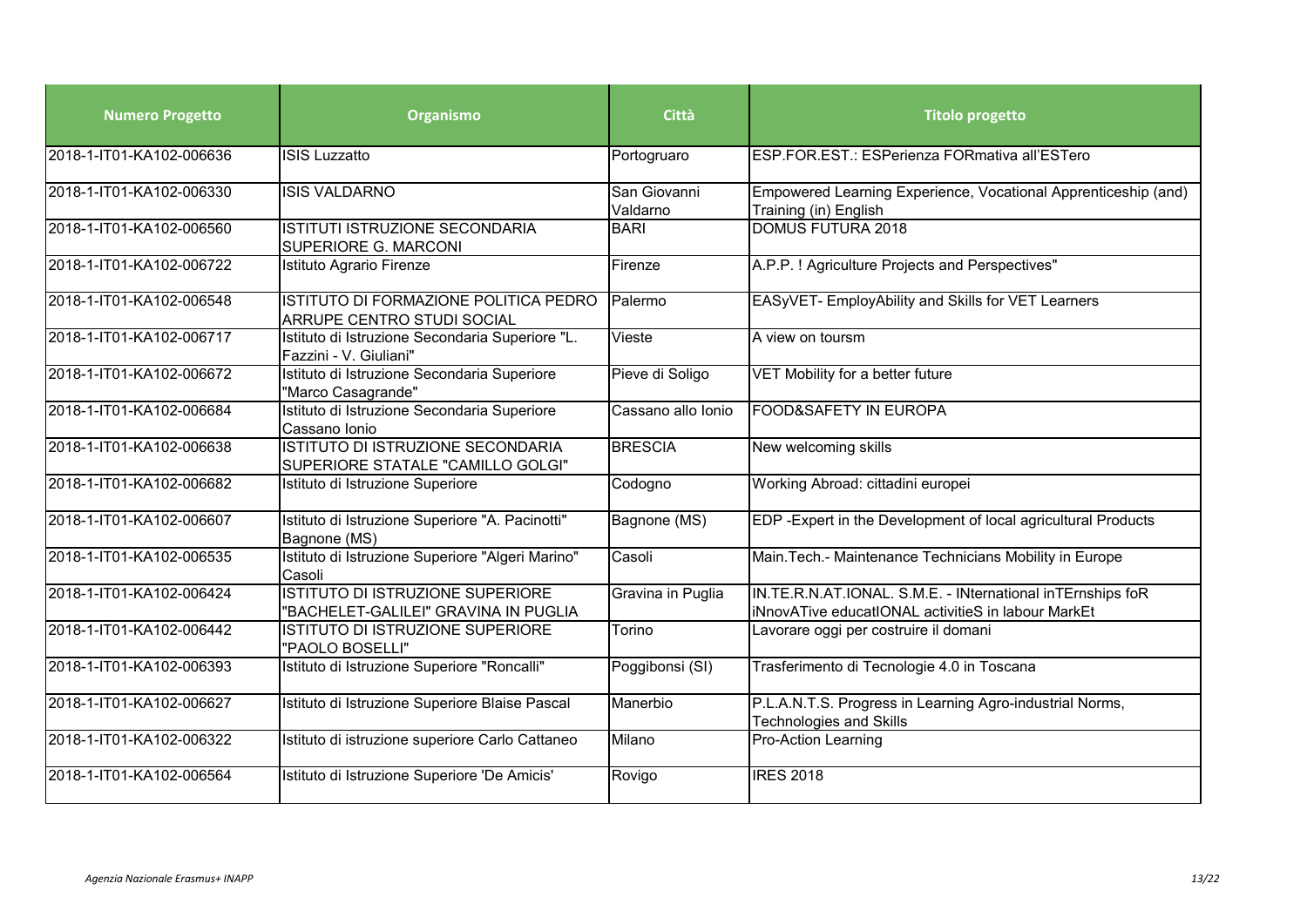| <b>Numero Progetto</b>   | Organismo                                                                            | Città            | <b>Titolo progetto</b>                                                                                           |
|--------------------------|--------------------------------------------------------------------------------------|------------------|------------------------------------------------------------------------------------------------------------------|
| 2018-1-IT01-KA102-006563 | ISTITUTO DI ISTRUZIONE SUPERIORE<br><b>GALILEO GALILEI</b>                           | <b>JESI</b>      | <b>Training Towards a Challenging Future</b>                                                                     |
| 2018-1-IT01-KA102-006686 | <b>ISTITUTO DI ISTRUZIONE SUPERIORE IPSSS</b><br>"Leonardo da Vinci"-ITAS "A. Nitti" | Cosenza          | 'Entrepreneurship 4.0 and Sustainable Development: the Skills of<br>the Future and the New Professional Figures" |
| 2018-1-IT01-KA102-006707 | Istituto di Istruzione Superiore Nicolò Pellegrini                                   | Sassari          | <b>IPECA Mobility</b>                                                                                            |
| 2018-1-IT01-KA102-006676 | ISTITUTO D'ISTRUZIONE STATALE DI SACILE<br><b>E BRUGNERA</b>                         | Sacile           | IMPROVE: International Mobility for Professional Education                                                       |
| 2018-1-IT01-KA102-006704 | <b>ISTITUTO D'ISTRUZIONE SUPERIORE</b>                                               | Cosenza          | Percorsi enogastronomici e sviluppo turistico in Europa                                                          |
| 2018-1-IT01-KA102-006447 | ISTITUTO D'ISTRUZIONE SUPERIORE "<br><b>JACOPO LINUSSIO"</b>                         | Codroipo         | Scambi di lavoro e conoscenze con l'estero                                                                       |
| 2018-1-IT01-KA102-006581 | ISTITUTO D'ISTRUZIONE SUPERIORE<br>AMEDEO D'AOSTA                                    | L'Aquila         | Mobilità internazionale per un percorso di alternanza                                                            |
| 2018-1-IT01-KA102-006587 | Istituto d'Istruzione Superiore Ciuffelli - Einaudi                                  | Todi             | <b>GreenStyle Houses</b>                                                                                         |
| 2018-1-IT01-KA102-006468 | Istituto D'Istruzione Superiore Einaudi Pareto                                       | Palermo          | Enhancing Learners' Skills in Commercial Services throughout<br>Europe                                           |
| 2018-1-IT01-KA102-006403 | Istituto d'Istruzione Superiore G.D. Romagnosi                                       | Piacenza         | CITTADINI EUROPEILAVORATORI IN EUROPA                                                                            |
| 2018-1-IT01-KA102-006292 | Istituto Eccelsa                                                                     | Alberobello (BA) | E.N.T.R.É.E. - Experiencing gastroNomy ThRough mEditerranean<br>Exchanges                                        |
| 2018-1-IT01-KA102-006443 | Istituto Ferraris-Pancaldo                                                           | Savona           | Approfondire, ampliare e condividere la conoscenza.                                                              |
| 2018-1-IT01-KA102-006374 | <b>ISTITUTO FORMAZIONE OPERATORI</b><br><b>AZIENDALI</b>                             | Reggio Emilia    | IFTS mobility actions nearing greater opportunities                                                              |
| 2018-1-IT01-KA102-006567 | Istituto Istruzione Secondaria Superiore Aldo<br>Moro                                | Trani            | PRoject for Internships in Management of Export II                                                               |
| 2018-1-IT01-KA102-006520 | ISTITUTO ISTRUZIONE SUPERIORE LONIGO                                                 | Lonigo (VI)      | Mobility Approach Changes EUROPE                                                                                 |
| 2018-1-IT01-KA102-006692 | Istituto Istruzione Superiore "Newton - Pertini"                                     | Camposampiero    | <b>TRAININGUP</b>                                                                                                |
| 2018-1-IT01-KA102-006648 | ISTITUTO ISTRUZIONE SUPERIORE<br>"VINCENZO CAPIROLA"                                 | Leno (BS)        | crescere come operatori attivi nell'arena globale: promozione della<br>sostenibilità ed inclusività sociale      |
| 2018-1-IT01-KA102-006711 | Istituto Istruzione Superiore Alfredo Panzini                                        | Senigallia       | <b>MARCHE DI CHARME 2018</b>                                                                                     |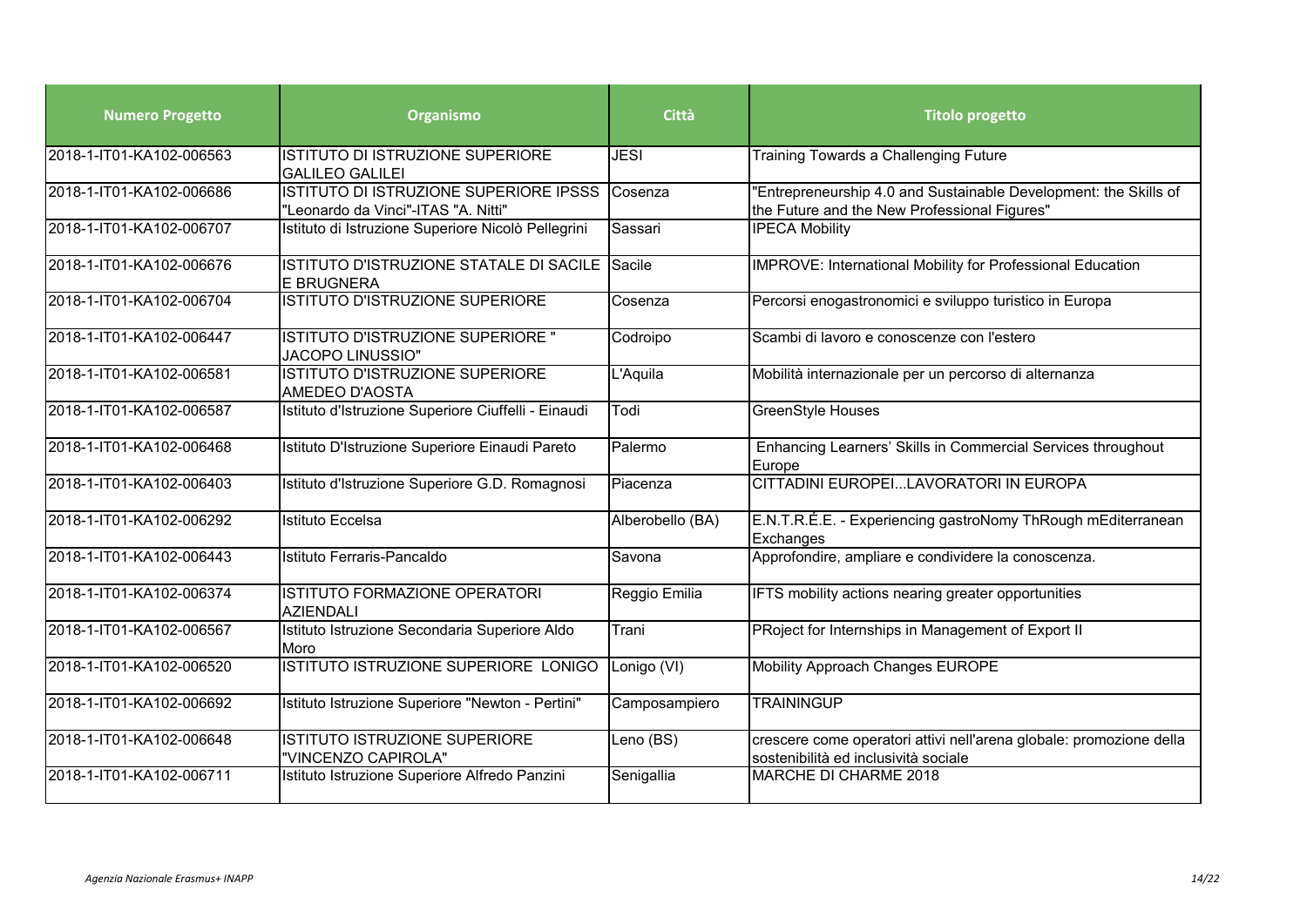| <b>Numero Progetto</b>   | Organismo                                                                                     | Città             | <b>Titolo progetto</b>                                                                                                       |
|--------------------------|-----------------------------------------------------------------------------------------------|-------------------|------------------------------------------------------------------------------------------------------------------------------|
| 2018-1-IT01-KA102-006609 | istituto istruzione superiore G Gangale                                                       | Cirò Marina       | TERRE DI VINO                                                                                                                |
| 2018-1-IT01-KA102-006275 | ISTITUTO ISTRUZIONE SUPERIORE GIOLITTI- Mondovì<br><b>BELLISARIO</b>                          |                   | International mobility for the promotion of interregional tourism<br>brands & the discovery of local cultures and identities |
| 2018-1-IT01-KA102-006646 | Istituto Istruzione Superiore Morante                                                         | Firenze           | Training for Social & Health professions in Europe                                                                           |
| 2018-1-IT01-KA102-006714 | Istituto Istruzione Superiore Statale "S. Caterina<br>da Siena - Amendola"                    | Salerno           | 'JO.I.N." - JOb Internationalization and Networks                                                                            |
| 2018-1-IT01-KA102-006366 | Istituto Liceale "S. Pizzi"                                                                   | Capua             | Cultural Heritage Internship                                                                                                 |
| 2018-1-IT01-KA102-006510 | <b>Istituto Mattei</b>                                                                        | Caserta           | M.A.R.T.E. - Mobilities in the Artistic sectoR for Traineeships in<br>Europe                                                 |
| 2018-1-IT01-KA102-006455 | Istituto Omnicomprensivo D.Alighieri                                                          | Nocera Umbra      | AUTOMA: Achieving Units of learning outcomes Through<br>Overpowering Mobility Actions                                        |
| 2018-1-IT01-KA102-006363 | ISTITUTO OMNICOMPRENSIVO LEONARDO<br><b>DA VINCI</b>                                          | Acquapendente     | SmarterSI-promuovere la Sostenibilità e l'Innovazione in piccoli<br>centri (opportunità e sfide in piccoli centri)           |
| 2018-1-IT01-KA102-006409 | ISTITUTO OMNICOMPRENSIVO MAMELI-<br>MAGNINI - LICEO ARTISTICO ALPINOLO                        | Deruta (PG)       | Student mobility for 4.0 Digital Competences in manufacturing                                                                |
| 2018-1-IT01-KA102-006470 | Istituto Omnicomprensivo Statale di Casacalenda                                               | Casacalenda       | Pronti a Cominciare                                                                                                          |
| 2018-1-IT01-KA102-006577 | ISTITUTO OMNICOMPRENSIVO STATALE DI<br><b>FILADELFIA</b>                                      | Filadelfia        | A WINDOW ON THE WORLD TO LOOK AWAY                                                                                           |
| 2018-1-IT01-KA102-006596 | Istituto per la Formazione, l'Occupazione e la<br>Mobilità                                    | Bologna           | Mobilità formativa transnazionale per accrescere l'occupabilità degli<br>studenti e internazionalizzare l'educazione         |
| 2018-1-IT01-KA102-006675 | Istituto per la Formazione, l'Occupazione e la<br>Mobilità                                    | Bologna           | Build up your future with Erasmus+                                                                                           |
| 2018-1-IT01-KA102-006713 | Istituto per la Formazione, l'Occupazione e la<br>Mobilità                                    | Bologna           | Work placement in Europe to improve the tourism sector in Italy                                                              |
| 2018-1-IT01-KA102-006657 | Istituto Professionale di Stato "Ferdinando<br>Martini" per l' Enogastronomia e l'Ospitalia   | Montecatini Terme | <b>TURISTI non PER CASO II</b>                                                                                               |
| 2018-1-IT01-KA102-006413 | ISTITUTO PROFESSIONALE DI STATO<br><b>FRANCESCO DATINI</b>                                    | Prato             | Voilà -Valorizzare orientare interagire lavorare apprendere                                                                  |
| 2018-1-IT01-KA102-006476 | Istituto professionale di stato per i servizi<br>alberghieri della ristorazione e turistici   | Spoleto           | WBL+ECVET+EPRO=European Professional Skills for<br>Employability                                                             |
| 2018-1-IT01-KA102-006604 | Istituto Professionale di Stato per i Servizi<br>Alberghieri e della Ristorazione "Pellegrino | Riolo Terme       | ReHEAT: tecniche di Ristorazione Ed Hotellerie Ecosostenibili<br>Acquisite Tramite la mobilità Europea                       |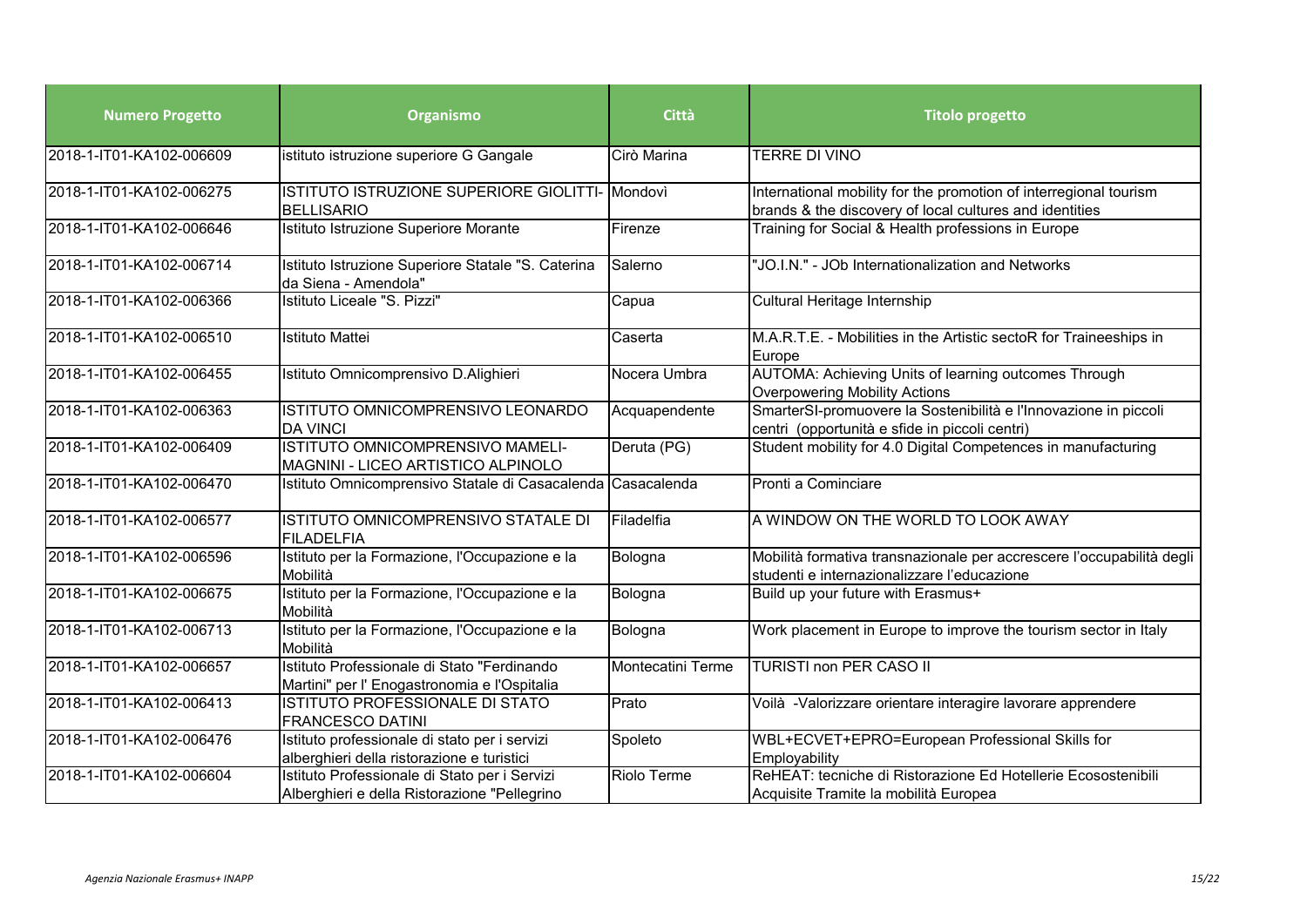| <b>Numero Progetto</b>   | Organismo                                                                                             | <b>Città</b>          | <b>Titolo progetto</b>                                                                                                      |
|--------------------------|-------------------------------------------------------------------------------------------------------|-----------------------|-----------------------------------------------------------------------------------------------------------------------------|
| 2018-1-IT01-KA102-006347 | Istituto Professionale di Stato per i Servizi<br>Alberghieri Ristorativi e Turistici                  | Teano                 | <b>NEW Tourism Intership Mobility Experience</b>                                                                            |
| 2018-1-IT01-KA102-006522 | ISTITUTO PROFESSIONALE DI STATO PER I<br>SERVIZI DI ENOGASTRONOMIA E                                  | Potenza               | LEarning Tourism - Mobility Experience                                                                                      |
| 2018-1-IT01-KA102-006592 | Istituto Professionale di Stato per i Servizi<br>Enogastronomici e dell'Ospitalità Alberghiera G.     | Giarre                | European Traineeship Promotion Project : per una crescita<br>professionale, personale ed economica dei VET learners e degli |
| 2018-1-IT01-KA102-006328 | Istituto Professionale di Stato per i Servizi per<br>l'Enogastronomia e l'Ospitalità Alberghiera      | Firenze               | Creating the next-generation of Digital Restaurant & Hospitality<br><b>Brands</b>                                           |
| 2018-1-IT01-KA102-006531 | ISTITUTO PROFESSIONALE DI STATO PER<br>L'ENOGASTRONOMIA E L'OSPITALITA'                               | Nocera Inferiore      | Mobility for Educational Training in Europe                                                                                 |
| 2018-1-IT01-KA102-006438 | Istituto Professionale di Stato Servizi per<br>l'enogastronomia e l'ospitalità alberghiera            |                       | Margherita di Savoia Tirocinio e Mobilità in Europa                                                                         |
| 2018-1-IT01-KA102-006511 | Istituto Professionale Industria e Artigianato "L.<br>Santarella"                                     | Bari                  | VET Mobility 4.0 European Smart Factories                                                                                   |
| 2018-1-IT01-KA102-006306 | Istituto Professionale Industria e Artigianato "L.<br>Santarella"                                     | Bari                  | FA.S.H.I.O.N. - FAvour Students High Internships fOr learNing                                                               |
| 2018-1-IT01-KA102-006386 | ISTITUTO PROFESSIONALE INDUSTRIA E<br><b>ARTIGIANATO EMILIANO ORFINI</b>                              | Foligno               | A job on the InterNet, a job in Europe                                                                                      |
| 2018-1-IT01-KA102-006716 | Istituto Professionale per l'Industria e Artigianato<br>Giacomo Ceconi                                | Udine                 | Mobilità Internazionale per lo Sviluppo Professionale degli Studenti<br>dell'Istituto IPSIA "Giacomo Ceconi" di Udine       |
| 2018-1-IT01-KA102-006454 | Istituto Professionale Servizi per l'Agricoltura e lo Potenza<br>Sviluppo Rurale"G.Fortunato"         |                       | Social Agricolture Trainership                                                                                              |
| 2018-1-IT01-KA102-006423 | Istituto Professionale Servizi per<br>l'enogastronomia e l'ospitalità alberghiera                     | Erice - (TRAPANI)     | Getting ready for European skills                                                                                           |
| 2018-1-IT01-KA102-006562 | Istituto Professionale Statale per i Servizi<br>Alberghieri della Ristorazione e Turistici "Varnelli" | Cingoli               | RE-START 2018                                                                                                               |
| 2018-1-IT01-KA102-006606 | ISTITUTO SCARUFFI LEVI TRICOLORE                                                                      | Reggio Emilia         | MObility in Vocational and Educational TRAining for the<br>Development of                                                   |
| 2018-1-IT01-KA102-006294 | ISTITUTO STATALE DI ISTRUZIONE<br>SECONDARIA SUPERIORE "FEDERICO                                      | Castelfiorentino (FI) | <b>GUSTO A TAVOLA / GESCHMACK AM TISCH</b>                                                                                  |
| 2018-1-IT01-KA102-006509 | ISTITUTO STATALE DI ISTRUZIONE<br>SPECIALIZZATA PER SORDI ANTONIO                                     | Roma                  | Europe in Our Hands                                                                                                         |
| 2018-1-IT01-KA102-006561 | Istituto Statale di Istruzione Superiore Ivan<br>Cankar                                               | Gorizia               | Cross-border opportunities                                                                                                  |
| 2018-1-IT01-KA102-006583 | Istituto Statale d'Istruzione Superiore "Bonaldo<br>Stringher"                                        | <b>Udine</b>          | Alberghieri Alleati per il futuro del Made in Italy                                                                         |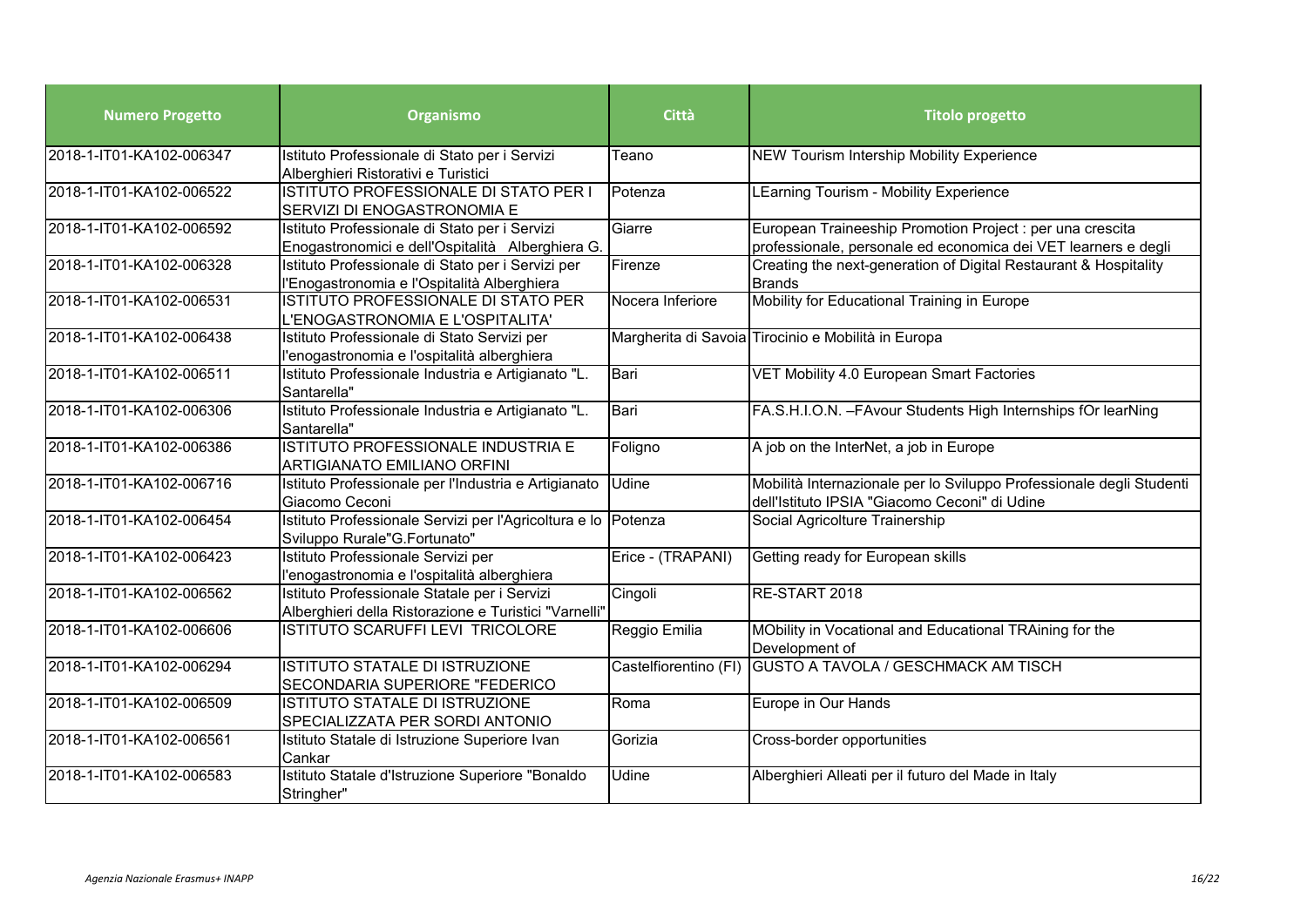| <b>Numero Progetto</b>   | Organismo                                                                           | Città               | <b>Titolo progetto</b>                                                                                        |
|--------------------------|-------------------------------------------------------------------------------------|---------------------|---------------------------------------------------------------------------------------------------------------|
| 2018-1-IT01-KA102-006653 | Istituto statale Silvio d'Arzo                                                      | Montecchio Emilia   | Sviluppo delle competenze d'imprenditorialità, docenti e studenti                                             |
| 2018-1-IT01-KA102-006690 | Istituto Superiore d' Istruzione Secondaria - De<br>Sanctis - D" Agostino -         | Avellino            | Hawk 3D                                                                                                       |
| 2018-1-IT01-KA102-006350 | Istituto Superiore G. Ferrari                                                       | Borgosesia          | Trainees On Work Obtaining Remarkable Knowledge MORE                                                          |
| 2018-1-IT01-KA102-006308 | Istituto Superiore Minutoli                                                         | Messina             | Transfer of New Competences in Agriculture for Economic and<br>Social Development in Rural Areas              |
| 2018-1-IT01-KA102-006613 | Istituto tecnico "Garibaldi/Da Vinci" Cesena                                        | Cesena (FC)         | European work-based learning experiences to boost youth<br>employability and internationalisation             |
| 2018-1-IT01-KA102-006551 | ISTITUTO TECNICO AGRARIO STATALE "A.<br><b>TRENTIN"</b>                             | <b>LONIGO</b>       | <b>GREEN THINKING 2018</b>                                                                                    |
| 2018-1-IT01-KA102-006626 | Istituto Tecnico Commerciale "Fabio Besta"                                          | Ragusa              | My future now                                                                                                 |
| 2018-1-IT01-KA102-006536 | Istituto Tecnico Commerciale e per Geometri "F.<br>Galiani - de Sterlich" di Chieti | Chieti              | 3D Makers - developing the skills of the future 3D makers                                                     |
| 2018-1-IT01-KA102-006595 | Istituto Tecnico Commerciale Salvatore Satta di<br>Nuoro                            | Nuoro               | Europe 4 U                                                                                                    |
| 2018-1-IT01-KA102-006452 | Istituto Tecnico Commerciale Statale Abba-Ballini Brescia                           |                     | <b>STARTING UP ACROSS BORDERS</b>                                                                             |
| 2018-1-IT01-KA102-006633 | ISTITUTO TECNICO COMMERCIALE V<br><b>FOSSOMBRONI</b>                                | Grosseto            | Per Vi@m - Strade e cammini d'Europa<br>Competenze per la valorizzazione sostenibile e digitale dei territori |
| 2018-1-IT01-KA102-006620 | Istituto Tecnico Economico "Tambosi"                                                | Trento              | MObilità Verso l'Europa                                                                                       |
| 2018-1-IT01-KA102-006449 | Istituto Tecnico Economico Tecnologico Aldo<br>Capitini                             | Perugia             | STAY IN UMBRIA: Smart Tourism Against Youth unemployment in<br>Umbria                                         |
| 2018-1-IT01-KA102-006296 | <b>ISTITUTO TECNICO ECONOMICO</b><br>TECNOLOGICO BRAMANTE GENGA                     | Pesaro              | <b>IMPROVING TECHNICAL SKILLS ABROAD</b>                                                                      |
| 2018-1-IT01-KA102-006293 | Istituto Tecnico Industriale M.Faraday                                              | Roma                | Imparo lavorando in Europa                                                                                    |
| 2018-1-IT01-KA102-006273 | ISTITUTO TECNICO PER IL TURISMO MARCO<br><b>POLO</b>                                | Firenze             | European Mobility on Tourism Destination Management - a Vector<br>for New Skills and New Jobs                 |
| 2018-1-IT01-KA102-006689 | Istituto Tecnico Settore Tecnologico "E.FERMI"                                      | Francavilla Fontana | Pathways to job and life skills                                                                               |
| 2018-1-IT01-KA102-006546 | ISTITUTO TECNICO STATALE "LUIGI EINAUDI" Correggio                                  |                     | European mobilities in the field of Plastics                                                                  |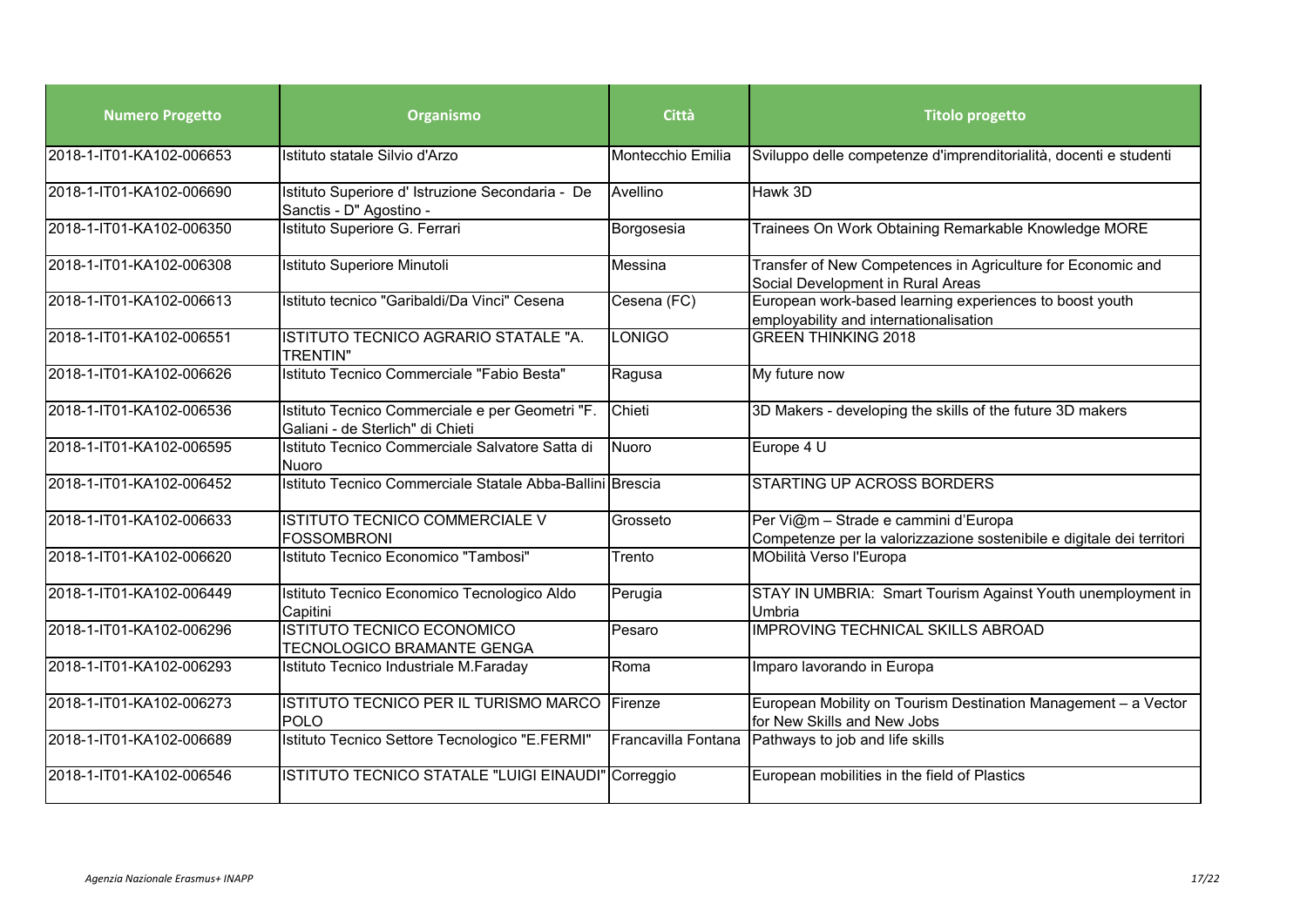| <b>Numero Progetto</b>   | Organismo                                                                       | Città                                           | <b>Titolo progetto</b>                                                                                         |
|--------------------------|---------------------------------------------------------------------------------|-------------------------------------------------|----------------------------------------------------------------------------------------------------------------|
| 2018-1-IT01-KA102-006378 | Istituto tecnico statale commerciale e per<br>geometri "Aterno-Manthonè"        | Pescara                                         | TOUR@WORK: Tourism skills for a VET mobility experience                                                        |
| 2018-1-IT01-KA102-006545 | Istituto Tecnico Statale Economico e Tecnologico Vasto<br>"F. Palizzi" di Vasto |                                                 | Cycle Tourism - New skills for the sustainable tourism niche                                                   |
| 2018-1-IT01-KA102-006661 | ISTITUTO TECNICO TECNOLOGICO "G. e M.<br>MONTANI"                               | Fermo                                           | BLUE HOPES - High skilled professional OPerators on Sea sector                                                 |
| 2018-1-IT01-KA102-006281 | Istituto Tecnico Tecnologico G. Malafarina                                      | Soverato                                        | R.U.N. U.P. - Rethink and Update vocatioNal training of stUdents<br>and school staff through euroPean mobility |
| 2018-1-IT01-KA102-006279 | Istituto Tecnico Tecnologico Statale Marie Curie                                | Napoli                                          | #betonVFT                                                                                                      |
| 2018-1-IT01-KA102-006603 | Istituto Tecnico Trasporti e Logistica Nautico San Genova<br>Giorgio            |                                                 | Finland's view on Innovation an Technology in the Maritime<br><b>Education and Training</b>                    |
| 2018-1-IT01-KA102-006321 | Istituto Vittorio Veneto                                                        | Napoli                                          | S.T.AND A.P.P. - Support Training AND Application of Professional<br>Profiles                                  |
| 2018-1-IT01-KA102-006345 | Italian Digital Revolution                                                      | Roma                                            | <b>BINARY VALUE</b>                                                                                            |
| 2018-1-IT01-KA102-006422 | <b>ITC Bonelli Cuneo</b>                                                        | Cuneo                                           | Spagnolo dal vivo                                                                                              |
| 2018-1-IT01-KA102-006632 | ITET "E. Fermi"                                                                 | Barcellona Pozzo di Expanding Horizons<br>Gotto |                                                                                                                |
| 2018-1-IT01-KA102-006542 | ITIS "E. Mattei"                                                                | Urbino                                          | Sustainability of Water Environments in Education and Traineeship                                              |
| 2018-1-IT01-KA102-006382 | <b>ITIS G.Cardano</b>                                                           | Pavia                                           | Mobility in Europe for Enterprise                                                                              |
| 2018-1-IT01-KA102-006659 | <b>ITIS GALILEO GALILEI</b>                                                     | Arezzo                                          | Mechanical & Mechatronics Mobility for productivity and growth in<br>Industry 4.0 Age                          |
| 2018-1-IT01-KA102-006410 | <b>ITIS LUIGI GALVANI</b>                                                       | Giugliano In<br>Campania                        | <b>CAD FOR FUTURE</b>                                                                                          |
| 2018-1-IT01-KA102-006712 | <b>ITIS MAGISTRI CUMACINI</b>                                                   | Como                                            | V.I.V.A                                                                                                        |
| 2018-1-IT01-KA102-006552 | <b>ITSCG J.SANSOVINO</b>                                                        | Oderzo                                          | E-TOURISM 2018                                                                                                 |
| 2018-1-IT01-KA102-006554 | <b>ITSOS "MARIE CURIE"</b>                                                      | Milano                                          | West18                                                                                                         |
| 2018-1-IT01-KA102-006680 | <b>ITT E. Barsanti</b>                                                          |                                                 | Castelfranco Veneto YOUROPE: Youth Vocational Training in Europe                                               |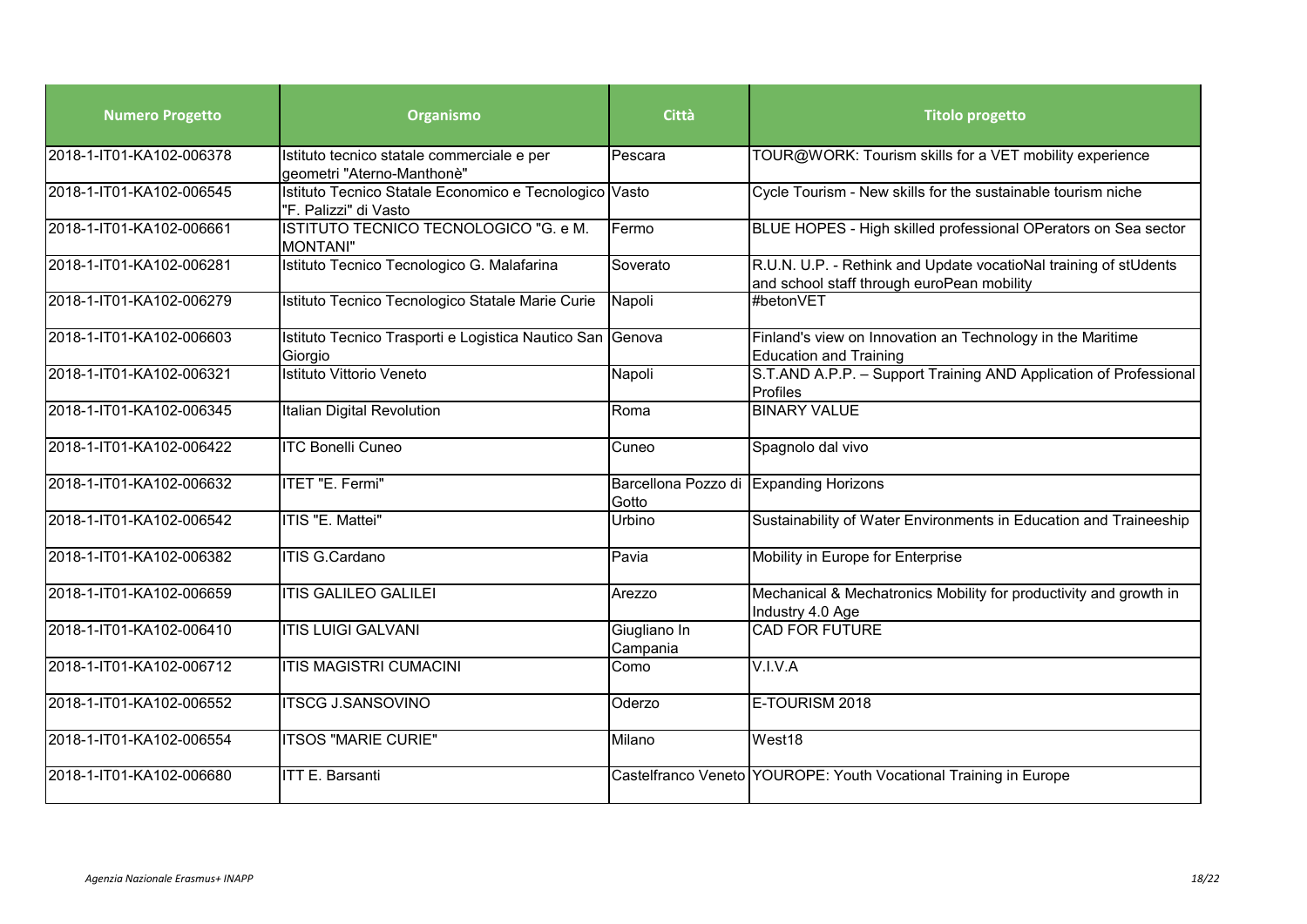| <b>Numero Progetto</b>   | Organismo                                                                  | Città                       | <b>Titolo progetto</b>                                                                        |
|--------------------------|----------------------------------------------------------------------------|-----------------------------|-----------------------------------------------------------------------------------------------|
| 2018-1-IT01-KA102-006610 | <b>ITT G. MARCONI</b>                                                      | Padova                      | <b>WORKING INTERNSHIP for a SUSTAINABLE EUROPE</b>                                            |
| 2018-1-IT01-KA102-006478 | <b>ITT LEONARDO DA VINCI</b>                                               | Viterbo                     | JetVET: Competenze per un'aeronautica Europea d'eccellenza                                    |
| 2018-1-IT01-KA102-006615 | <b>ITTS E. Majorana</b>                                                    | Milazzo                     | Training Up                                                                                   |
| 2018-1-IT01-KA102-006723 | Janira                                                                     | Solarino                    | Studiare in Inglese                                                                           |
| 2018-1-IT01-KA102-006362 | La Fabbrica del Sapere s.r.l.                                              | Andria                      | Output of Knowledge 2020                                                                      |
| 2018-1-IT01-KA102-006451 | LA PALOMBA ONLUS                                                           | Taranto                     | G.R.E.E.N - Green Renewable EnErgy Network                                                    |
| 2018-1-IT01-KA102-006650 | liceo artistico musicale di potenza                                        | Potenza                     | LET'S LEARN IN EUROPE!                                                                        |
| 2018-1-IT01-KA102-006652 | LICEO CLASSICO GIACOMO LEOPARDI                                            | Macerata                    | BRIGHT: a BRidge between dIGital competences and cultural<br>HeriTage across Europe           |
| 2018-1-IT01-KA102-006673 | Liceo Classico Statale "F. Capece"                                         | Maglie                      | Nuove professionalità del marketing territoriale nell'economia<br>digitale                    |
| 2018-1-IT01-KA102-006612 | Liceo classico statale "Jacopone da Todi" con<br>annesso Liceo scientifico | Todi                        | Pensa al digitale per la trasformazione digitale                                              |
| 2018-1-IT01-KA102-006614 | LICEO CLASSICO STATALE "V. EMANUELE II"<br><b>JESI</b>                     | Jesi                        | Shaping new professional skills for innovative jobs in Europe 4.0                             |
| 2018-1-IT01-KA102-006502 | Liceo Scientifico e Musicale G. Marconi                                    | Pesaro                      | <b>ALTERNIAMOCI</b>                                                                           |
| 2018-1-IT01-KA102-006571 | Liceo Scientifico Statale "F. Masci"                                       | Chieti                      | INSPIRING THE FUTURE. FUTURE SCHOOLS FOR FUTURE<br><b>JOBS</b>                                |
| 2018-1-IT01-KA102-006397 | LICEO SCIENTIFICO STATALE "LORENZO<br><b>RESPIGHI"</b>                     | Piacenza                    | FORMAZIONE IN EUROPA: UNA BUSSOLA PER LA VITA                                                 |
| 2018-1-IT01-KA102-006467 | Liceo Scientifico Statale G. B. Grassi                                     | Latina                      | SPort Enhances Excellence in Disadvantage                                                     |
| 2018-1-IT01-KA102-006416 | Liceo Sesto Properzio                                                      | Assisi                      | Professionals on the Net                                                                      |
| 2018-1-IT01-KA102-006475 | Liceo Statale "Alessandro Volta" - Sezione<br>Scientifica e Classica       | Colle di Val d'Elsa<br>(SI) | Life techNology for worK                                                                      |
| 2018-1-IT01-KA102-006402 | Liceo Statale Antonio Rosmini                                              | Grosseto                    | Mobilità per la valorizzazione dei Beni e Attività Culturali e per lo<br>sviluppo del Turismo |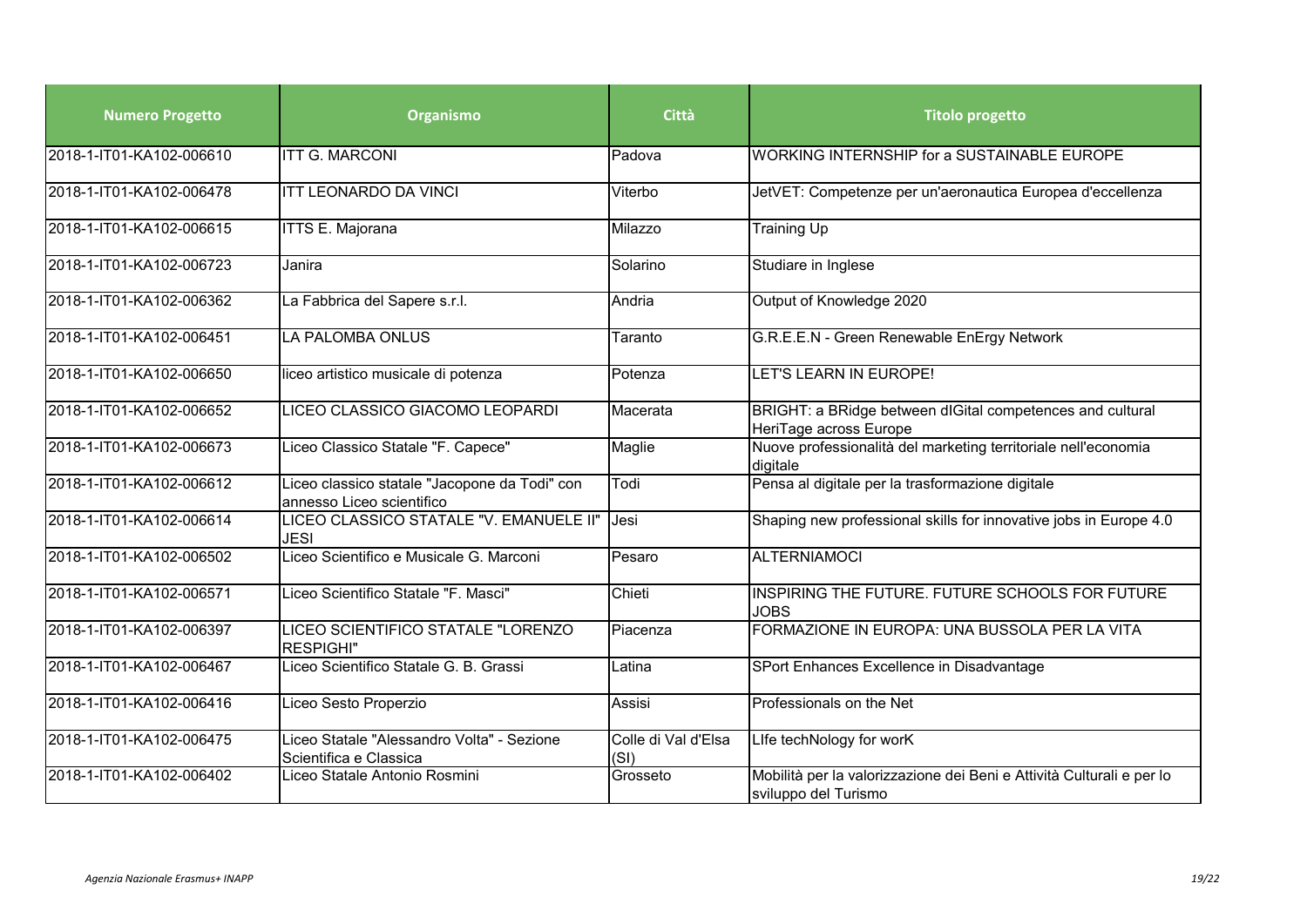| <b>Numero Progetto</b>   | Organismo                                                                 | Città                   | <b>Titolo progetto</b>                                                            |
|--------------------------|---------------------------------------------------------------------------|-------------------------|-----------------------------------------------------------------------------------|
| 2018-1-IT01-KA102-006590 | Liceo Statale Giovanni Cotta                                              | Legnago                 | Vademecum                                                                         |
| 2018-1-IT01-KA102-006277 | LICEO STATALE PITAGORA - B. CROCE                                         | <b>Torre Annunziata</b> | A.S.L. - Active School for Learning                                               |
| 2018-1-IT01-KA102-006649 | Linfa Società Consortile a Responsabilità<br>Limitata                     | Vibo Valentia           | Agribusiness                                                                      |
| 2018-1-IT01-KA102-006420 | LogosAbile Onlus                                                          | Lanciano                | Transfer&Empower                                                                  |
| 2018-1-IT01-KA102-006601 | MADE FOR SKILLS S.r.I.                                                    | Termini Imerese<br>(PA) | <b>VET REGENER-ACTION:</b><br>promoting VET as supportive tool                    |
| 2018-1-IT01-KA102-006539 | Maiella Verde Società Consortile a responsabilità Casoli<br>limitata      |                         | New skills in Agriculture and Rural Tourism for the development of<br>rural areas |
| 2018-1-IT01-KA102-006644 | marea s.c. a r.l.                                                         | naples                  | <b>EVENT MANAGERS</b>                                                             |
| 2018-1-IT01-KA102-006407 | <b>MATER</b> scarl                                                        | Napoli                  | INTER-MUSEUMS : European internship experience in museums                         |
| 2018-1-IT01-KA102-006498 | MESTIERI LOMBARDIA Consorzio di<br>cooperative sociali S.C.S.             | Milano                  | Digital Agri Food                                                                 |
| 2018-1-IT01-KA102-006528 | Mille Soli Società Cooperativa Sociale                                    | Acerra                  | T.O.B.I.A.S. - Training On the joB in Arts<br>Sector                              |
| 2018-1-IT01-KA102-006588 | <b>MINE VAGANTI NGO</b>                                                   | Perfugas                | Passepartout 2020                                                                 |
| 2018-1-IT01-KA102-006660 | Multiservizi S.p.a                                                        | Ancona                  | <b>GEO: Green Energy Optmizing</b>                                                |
| 2018-1-IT01-KA102-006586 | <b>MV INTERNATIONAL</b>                                                   | Sassari                 | <b>Empowerement Through Tourism Excellences</b>                                   |
| 2018-1-IT01-KA102-006373 | Mythos srl                                                                | Paderno Dugnano         | Turismo Innovazione Crescita                                                      |
| 2018-1-IT01-KA102-006667 | OPENCOM I.S.S.C.                                                          | Arezzo                  | ICT4I - Information Communication Technology For Inclusion                        |
| 2018-1-IT01-KA102-006616 | Organization for International KOoperation and<br><b>Solidarity Onlus</b> | Udine                   | Ethical Skills TRAining for VEt Lerners                                           |
| 2018-1-IT01-KA102-006426 | Parco dell'Etna                                                           | Nicolosi                | E.T.N.A. - European Traineeships for Natural Abilities                            |
| 2018-1-IT01-KA102-006568 | PerFormare s.r.l.s                                                        | San Gragorio<br>Magno   | T.Y.P.I.C.A.L. - Training for Youth People In typiCAL Food                        |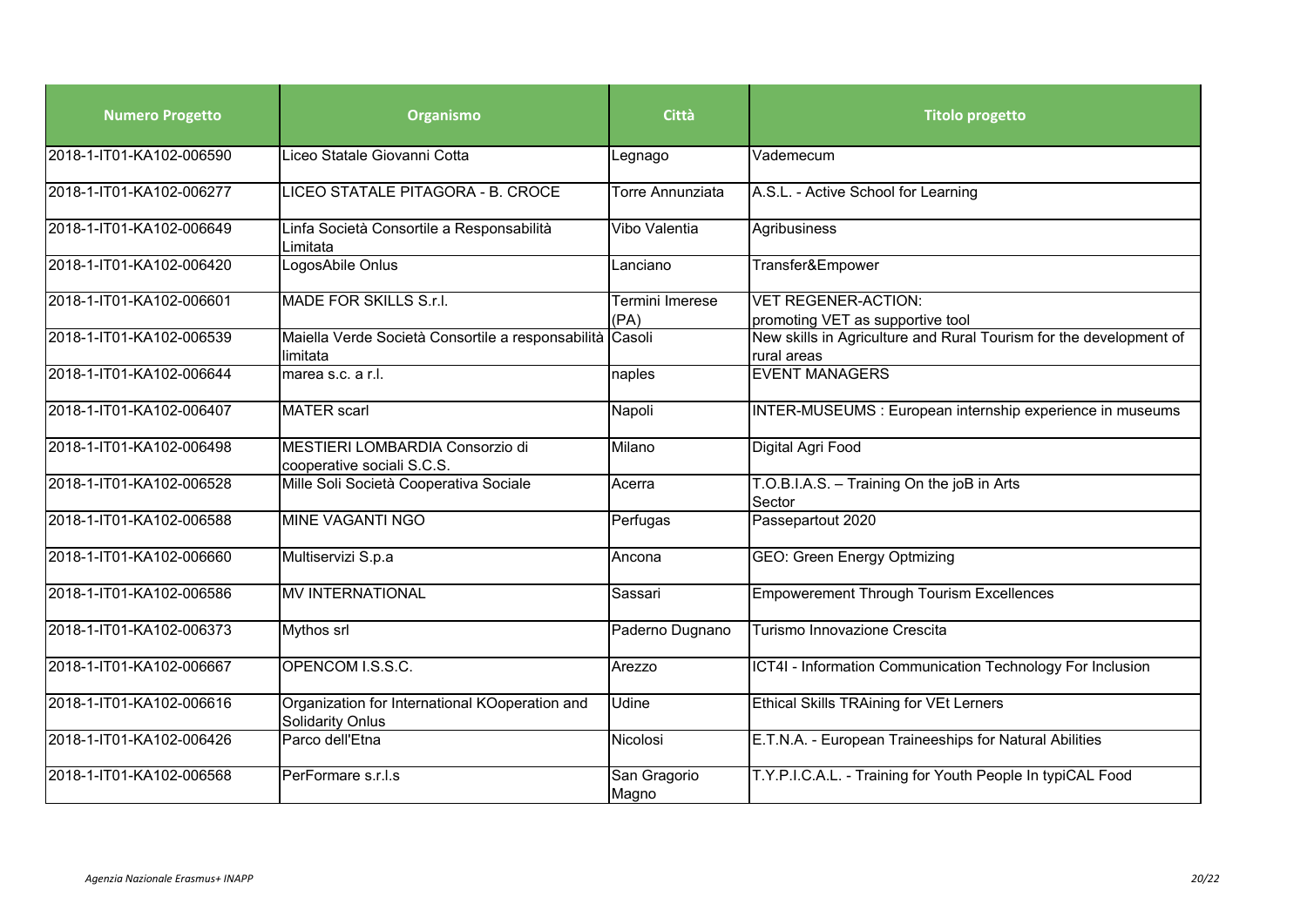| <b>Numero Progetto</b>   | Organismo                               | Città                   | <b>Titolo progetto</b>                                                                                                  |
|--------------------------|-----------------------------------------|-------------------------|-------------------------------------------------------------------------------------------------------------------------|
| 2018-1-IT01-KA102-006645 | Polaris S.r.l.s.                        | Vasto                   | Web Careers - Digital skills for web marketing experts                                                                  |
| 2018-1-IT01-KA102-006332 | Pro loco Brindisi Montagna              |                         | Brindisi di Montagna W.E.L.C.O.M.E. - Work Experiences for Lifelong COMpetences in<br>Environment                       |
| 2018-1-IT01-KA102-006411 | Provincia di Ascoli Piceno              | Ascoli Piceno           | <b>Erasmus PLUS for Circular Economy</b>                                                                                |
| 2018-1-IT01-KA102-006512 | Provincia di Potenza                    | Potenza                 | Get Moving into a Circular Economy                                                                                      |
| 2018-1-IT01-KA102-006492 | Qualitas Promozione e Sviluppo Progetti | Firenze                 | M&SF: European mobility for Marketing & Finance Students                                                                |
| 2018-1-IT01-KA102-006634 | <b>REGIONE CAMPANIA</b>                 | Napoli                  | ROADMAP 2020                                                                                                            |
| 2018-1-IT01-KA102-006489 | <b>REGIONE LIGURIA</b>                  | Genova                  | L.A.N.D.S.C.A.P.E. - LiguriA iNvests in the Development of Skills,<br>Competencies and Abilities Promoting Europeanness |
| 2018-1-IT01-KA102-006319 | Rete Destinazione Sud                   | Salerno                 | SOUTH - TOUR - SOUTH Italy promotion of TOURist network and<br>destinations                                             |
| 2018-1-IT01-KA102-006320 | S.P.E.I. srl                            | Salerno                 | T.A.K.E. CARE - Training Alliance for Key skills in European<br>personal CARE sector                                    |
| 2018-1-IT01-KA102-006529 | S.T.&T. Srl a socio unico               | Turin                   | IRIDE (Industria Robotica Ict Economia Digitale)                                                                        |
| 2018-1-IT01-KA102-006419 | S.T.A.M.P.A. Soc. coop a r l            | Napoli                  | <b>NAPLES LIVING LAB</b>                                                                                                |
| 2018-1-IT01-KA102-006663 | scuola d'arte applicata Andrea Fantoni  | Bergamo                 | VET SySTeM: VET Students and STaff Mobility                                                                             |
| 2018-1-IT01-KA102-006287 | Scuola d'Impresa S.r.l.                 | Campobasso              | Key2Career                                                                                                              |
| 2018-1-IT01-KA102-006591 | Scuola Paritaria Pitagora               | Sassari                 | DIGITAL SKILLS IN CULTURAL HERITAGES                                                                                    |
| 2018-1-IT01-KA102-006527 | Serindform Srl                          | Massa                   | <b>IT-S INNOVATIVE TOURIST SKILLS</b>                                                                                   |
| 2018-1-IT01-KA102-006488 | Sezione Costruttori Edili ANCE Potenza  | Potenza                 | Costruendo un Abitare Sostenibile                                                                                       |
| 2018-1-IT01-KA102-006376 | Skako Italia s.r.l.                     | Maddaloni (CE)          | <b>ELEttronic MEccatronic New Talent</b>                                                                                |
| 2018-1-IT01-KA102-006715 | Slow Food Campania                      | Falciano del<br>Massico | Development, Opportunities, Progress Experts for Food Industry                                                          |